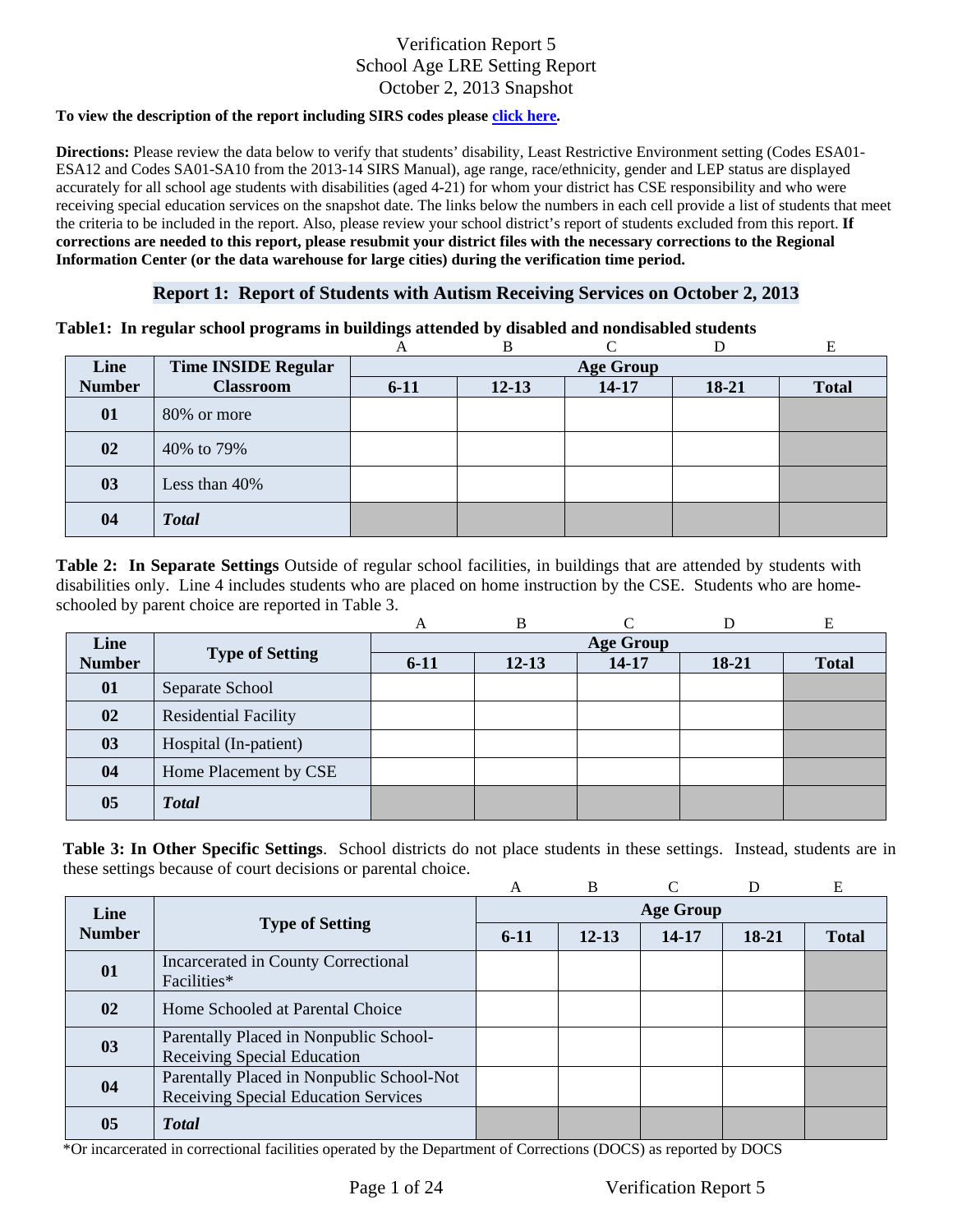### **Report 2: Report of Students with Emotional Disturbance Receiving Services on October 2, 2013**

|               |                            |                  | B         |           |       | E            |  |  |
|---------------|----------------------------|------------------|-----------|-----------|-------|--------------|--|--|
| Line          | <b>Time INSIDE Regular</b> | <b>Age Group</b> |           |           |       |              |  |  |
| <b>Number</b> | <b>Classroom</b>           | $6 - 11$         | $12 - 13$ | $14 - 17$ | 18-21 | <b>Total</b> |  |  |
| 01            | 80% or more                |                  |           |           |       |              |  |  |
| 02            | 40% to 79%                 |                  |           |           |       |              |  |  |
| 03            | Less than 40%              |                  |           |           |       |              |  |  |
| 04            | <b>Total</b>               |                  |           |           |       |              |  |  |

#### **Table1: In regular school programs in buildings attended by disabled and nondisabled students**

**Table 2: In Separate Settings** Outside of regular school facilities, in buildings that are attended by students with disabilities only. Line 4 includes students who are placed on home instruction by the CSE. Students who are homeschooled by parent choice are reported in Table 3.

|               |                             | A                | B         |       |       | Е            |  |  |
|---------------|-----------------------------|------------------|-----------|-------|-------|--------------|--|--|
| Line          | <b>Type of Setting</b>      | <b>Age Group</b> |           |       |       |              |  |  |
| <b>Number</b> |                             | $6 - 11$         | $12 - 13$ | 14-17 | 18-21 | <b>Total</b> |  |  |
| 01            | Separate School             |                  |           |       |       |              |  |  |
| 02            | <b>Residential Facility</b> |                  |           |       |       |              |  |  |
| 03            | Hospital (In-patient)       |                  |           |       |       |              |  |  |
| 04            | Home Placement by CSE       |                  |           |       |       |              |  |  |
| 05            | <b>Total</b>                |                  |           |       |       |              |  |  |

**Table 3: In Other Specific Settings**. School districts do not place students in these settings. Instead, students are in these settings because of court decisions or parental choice.

|                |                                                                                   | A                | B         |           | D       | E            |  |  |
|----------------|-----------------------------------------------------------------------------------|------------------|-----------|-----------|---------|--------------|--|--|
| Line           |                                                                                   | <b>Age Group</b> |           |           |         |              |  |  |
| <b>Number</b>  | <b>Type of Setting</b>                                                            | $6-11$           | $12 - 13$ | $14 - 17$ | $18-21$ | <b>Total</b> |  |  |
| 01             | Incarcerated in County Correctional<br>Facilities*                                |                  |           |           |         |              |  |  |
| 02             | Home Schooled at Parental Choice                                                  |                  |           |           |         |              |  |  |
| 03             | Parentally Placed in Nonpublic School-<br>Receiving Special Education             |                  |           |           |         |              |  |  |
| 04             | Parentally Placed in Nonpublic School-Not<br>Receiving Special Education Services |                  |           |           |         |              |  |  |
| 0 <sub>5</sub> | <b>Total</b>                                                                      |                  |           |           |         |              |  |  |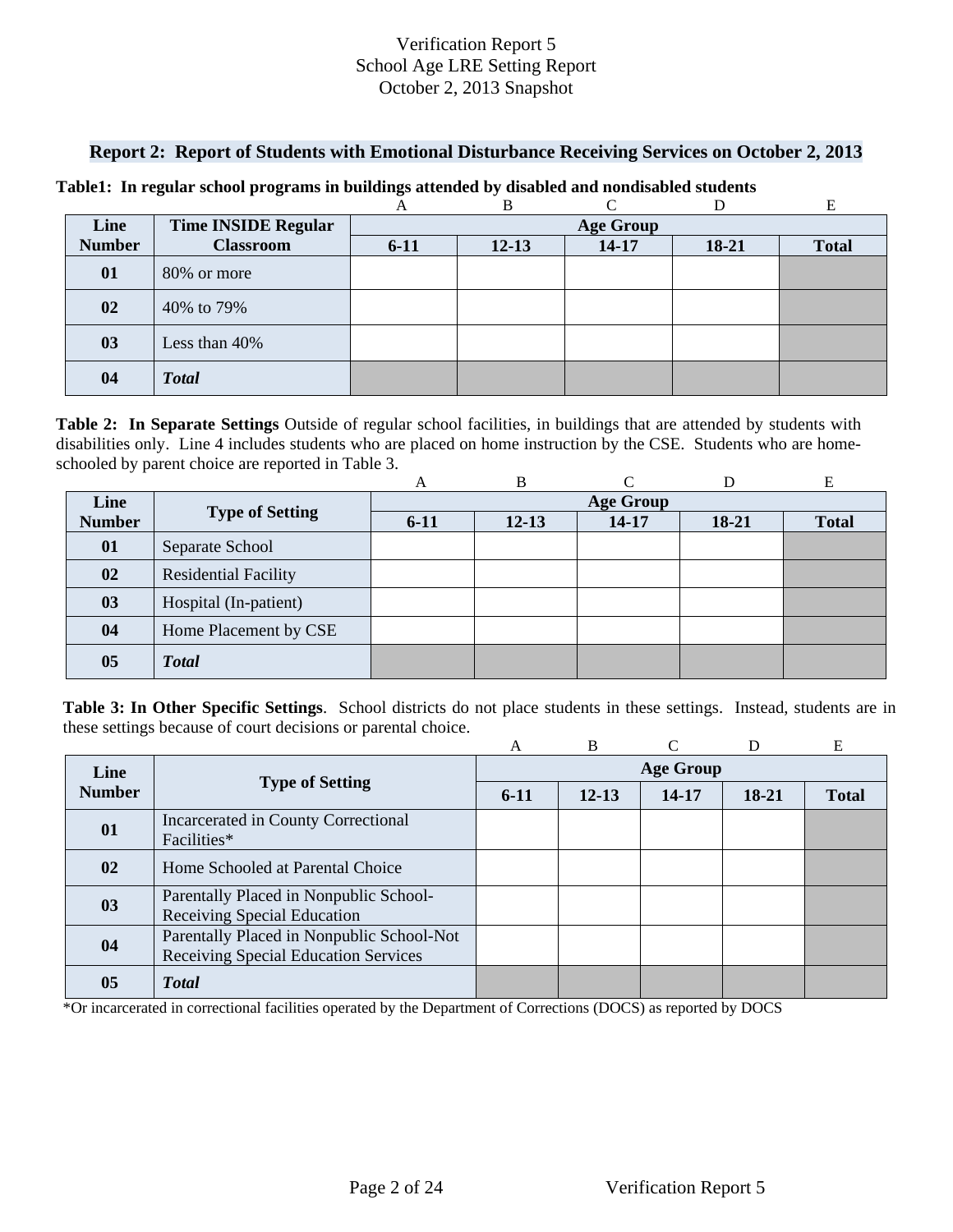### **Report 3: Report of Students with Learning Disabilities Receiving Services on October 2, 2013**

|               |                            |                  | B         | ⌒         |         |              |  |  |
|---------------|----------------------------|------------------|-----------|-----------|---------|--------------|--|--|
| Line          | <b>Time INSIDE Regular</b> | <b>Age Group</b> |           |           |         |              |  |  |
| <b>Number</b> | <b>Classroom</b>           | $6 - 11$         | $12 - 13$ | $14 - 17$ | $18-21$ | <b>Total</b> |  |  |
| 01            | 80% or more                |                  |           |           |         |              |  |  |
| 02            | 40% to 79%                 |                  |           |           |         |              |  |  |
| 03            | Less than 40%              |                  |           |           |         |              |  |  |
| 04            | <b>Total</b>               |                  |           |           |         |              |  |  |

#### **Table1: In regular school programs in buildings attended by disabled and nondisabled students**

**Table 2: In Separate Settings** Outside of regular school facilities, in buildings that are attended by students with disabilities only. Line 4 includes students who are placed on home instruction by the CSE. Students who are homeschooled by parent choice are reported in Table 3.

|               |                             | A                | B         |       |         | Е            |  |  |
|---------------|-----------------------------|------------------|-----------|-------|---------|--------------|--|--|
| Line          |                             | <b>Age Group</b> |           |       |         |              |  |  |
| <b>Number</b> | <b>Type of Setting</b>      | $6 - 11$         | $12 - 13$ | 14-17 | $18-21$ | <b>Total</b> |  |  |
| 01            | Separate School             |                  |           |       |         |              |  |  |
| 02            | <b>Residential Facility</b> |                  |           |       |         |              |  |  |
| 03            | Hospital (In-patient)       |                  |           |       |         |              |  |  |
| 04            | Home Placement by CSE       |                  |           |       |         |              |  |  |
| 05            | <b>Total</b>                |                  |           |       |         |              |  |  |

**Table 3: In Other Specific Settings**. School districts do not place students in these settings. Instead, students are in these settings because of court decisions or parental choice.

|               |                                                                                   | А                | <sub>B</sub> |       | D     | E            |  |  |
|---------------|-----------------------------------------------------------------------------------|------------------|--------------|-------|-------|--------------|--|--|
| Line          | <b>Type of Setting</b>                                                            | <b>Age Group</b> |              |       |       |              |  |  |
| <b>Number</b> |                                                                                   | $6-11$           | $12 - 13$    | 14-17 | 18-21 | <b>Total</b> |  |  |
| 01            | Incarcerated in County Correctional<br>Facilities*                                |                  |              |       |       |              |  |  |
| 02            | Home Schooled at Parental Choice                                                  |                  |              |       |       |              |  |  |
| 03            | Parentally Placed in Nonpublic School-<br>Receiving Special Education             |                  |              |       |       |              |  |  |
| 04            | Parentally Placed in Nonpublic School-Not<br>Receiving Special Education Services |                  |              |       |       |              |  |  |
| 05            | <b>T</b> otal                                                                     |                  |              |       |       |              |  |  |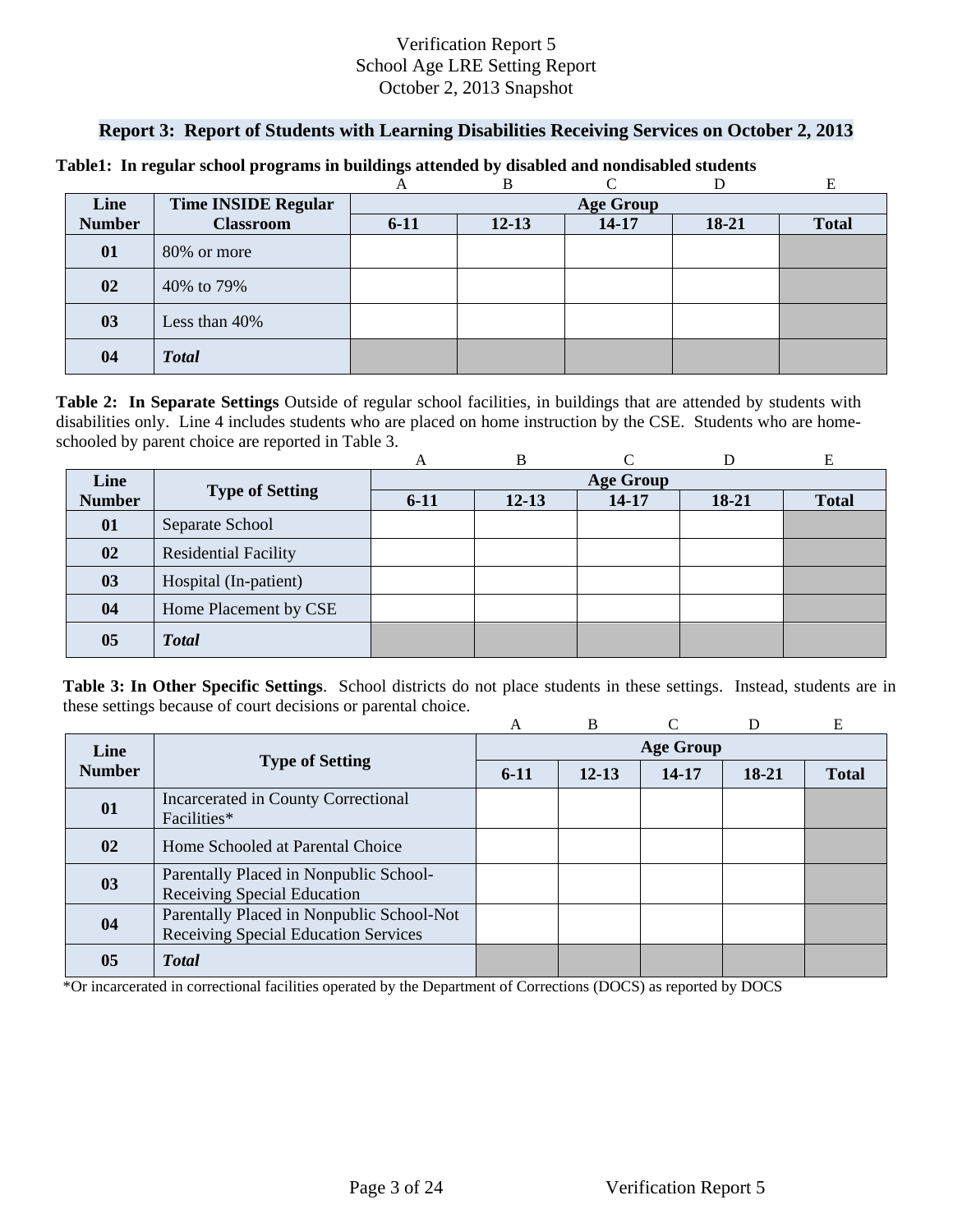### **Report 4: Report of Students with Intellectual Disability Receiving Services on October 2, 2013**

|               |                            |          | B                |           |       |              |  |  |  |
|---------------|----------------------------|----------|------------------|-----------|-------|--------------|--|--|--|
| Line          | <b>Time INSIDE Regular</b> |          | <b>Age Group</b> |           |       |              |  |  |  |
| <b>Number</b> | <b>Classroom</b>           | $6 - 11$ | $12 - 13$        | $14 - 17$ | 18-21 | <b>Total</b> |  |  |  |
| 01            | 80% or more                |          |                  |           |       |              |  |  |  |
| 02            | 40% to 79%                 |          |                  |           |       |              |  |  |  |
| 03            | Less than 40%              |          |                  |           |       |              |  |  |  |
| 04            | <b>Total</b>               |          |                  |           |       |              |  |  |  |

#### **Table1: In regular school programs in buildings attended by disabled and nondisabled students**

**Table 2: In Separate Settings** Outside of regular school facilities, in buildings that are attended by students with disabilities only. Line 4 includes students who are placed on home instruction by the CSE. Students who are homeschooled by parent choice are reported in Table 3.

|               |                             | A                | B         |       |         | Е            |  |  |
|---------------|-----------------------------|------------------|-----------|-------|---------|--------------|--|--|
| Line          | <b>Type of Setting</b>      | <b>Age Group</b> |           |       |         |              |  |  |
| <b>Number</b> |                             | $6 - 11$         | $12 - 13$ | 14-17 | $18-21$ | <b>Total</b> |  |  |
| 01            | Separate School             |                  |           |       |         |              |  |  |
| 02            | <b>Residential Facility</b> |                  |           |       |         |              |  |  |
| 03            | Hospital (In-patient)       |                  |           |       |         |              |  |  |
| 04            | Home Placement by CSE       |                  |           |       |         |              |  |  |
| 05            | <b>Total</b>                |                  |           |       |         |              |  |  |

**Table 3: In Other Specific Settings**. School districts do not place students in these settings. Instead, students are in these settings because of court decisions or parental choice.

|               |                                                                                   | A                | B         |       | D       | E            |  |  |
|---------------|-----------------------------------------------------------------------------------|------------------|-----------|-------|---------|--------------|--|--|
| Line          |                                                                                   | <b>Age Group</b> |           |       |         |              |  |  |
| <b>Number</b> | <b>Type of Setting</b>                                                            | $6-11$           | $12 - 13$ | 14-17 | $18-21$ | <b>Total</b> |  |  |
| 01            | Incarcerated in County Correctional<br>Facilities*                                |                  |           |       |         |              |  |  |
| 02            | Home Schooled at Parental Choice                                                  |                  |           |       |         |              |  |  |
| 03            | Parentally Placed in Nonpublic School-<br><b>Receiving Special Education</b>      |                  |           |       |         |              |  |  |
| 04            | Parentally Placed in Nonpublic School-Not<br>Receiving Special Education Services |                  |           |       |         |              |  |  |
| 05            | <b>Total</b>                                                                      |                  |           |       |         |              |  |  |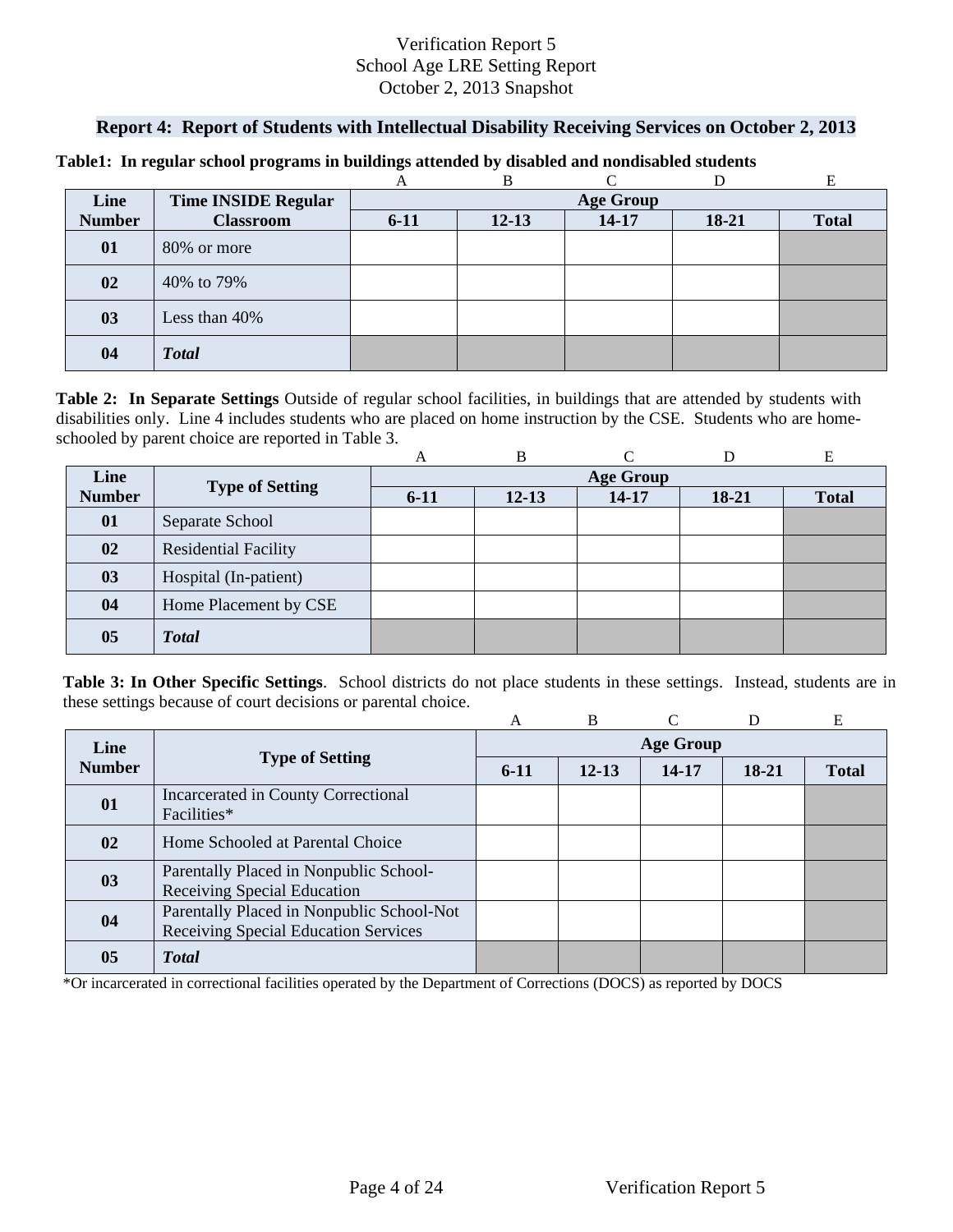### **Report 5: Report of Students with Deafness Receiving Services on October 2, 2013**

|               |                            |                  | B         |           |       |              |  |  |
|---------------|----------------------------|------------------|-----------|-----------|-------|--------------|--|--|
| Line          | <b>Time INSIDE Regular</b> | <b>Age Group</b> |           |           |       |              |  |  |
| <b>Number</b> | <b>Classroom</b>           | $6 - 11$         | $12 - 13$ | $14 - 17$ | 18-21 | <b>Total</b> |  |  |
| 01            | 80% or more                |                  |           |           |       |              |  |  |
| 02            | 40% to 79%                 |                  |           |           |       |              |  |  |
| 03            | Less than 40%              |                  |           |           |       |              |  |  |
| 04            | <b>Total</b>               |                  |           |           |       |              |  |  |

#### **Table1: In regular school programs in buildings attended by disabled and nondisabled students**

**Table 2: In Separate Settings** Outside of regular school facilities, in buildings that are attended by students with disabilities only. Line 4 includes students who are placed on home instruction by the CSE. Students who are homeschooled by parent choice are reported in Table 3.

|               |                             | A                | B         |       |         | Е            |  |  |
|---------------|-----------------------------|------------------|-----------|-------|---------|--------------|--|--|
| Line          | <b>Type of Setting</b>      | <b>Age Group</b> |           |       |         |              |  |  |
| <b>Number</b> |                             | $6 - 11$         | $12 - 13$ | 14-17 | $18-21$ | <b>Total</b> |  |  |
| 01            | Separate School             |                  |           |       |         |              |  |  |
| 02            | <b>Residential Facility</b> |                  |           |       |         |              |  |  |
| 03            | Hospital (In-patient)       |                  |           |       |         |              |  |  |
| 04            | Home Placement by CSE       |                  |           |       |         |              |  |  |
| 05            | <b>Total</b>                |                  |           |       |         |              |  |  |

**Table 3: In Other Specific Settings**. School districts do not place students in these settings. Instead, students are in these settings because of court decisions or parental choice.

|               |                                                                                   | А                | <sub>B</sub> |       | D     | E            |  |  |
|---------------|-----------------------------------------------------------------------------------|------------------|--------------|-------|-------|--------------|--|--|
| Line          |                                                                                   | <b>Age Group</b> |              |       |       |              |  |  |
| <b>Number</b> | <b>Type of Setting</b>                                                            | $6-11$           | $12 - 13$    | 14-17 | 18-21 | <b>Total</b> |  |  |
| 01            | Incarcerated in County Correctional<br>Facilities*                                |                  |              |       |       |              |  |  |
| 02            | Home Schooled at Parental Choice                                                  |                  |              |       |       |              |  |  |
| 03            | Parentally Placed in Nonpublic School-<br>Receiving Special Education             |                  |              |       |       |              |  |  |
| 04            | Parentally Placed in Nonpublic School-Not<br>Receiving Special Education Services |                  |              |       |       |              |  |  |
| 05            | <b>T</b> otal                                                                     |                  |              |       |       |              |  |  |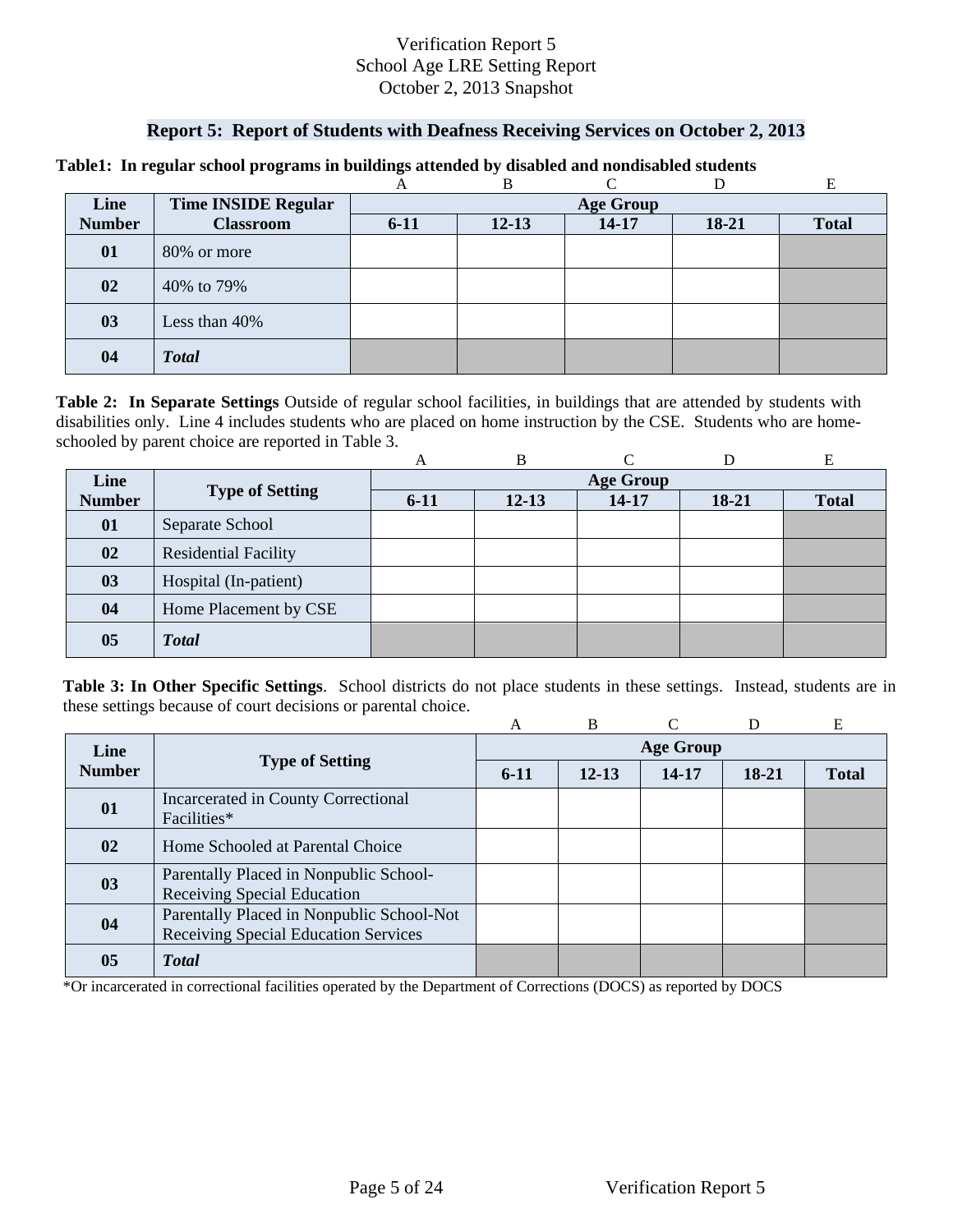### **Report 6: Report of Students with Hearing Impairments Receiving Services on October 2, 2013**

|               |                            |                  | B         | ⌒         |         |              |  |  |
|---------------|----------------------------|------------------|-----------|-----------|---------|--------------|--|--|
| Line          | <b>Time INSIDE Regular</b> | <b>Age Group</b> |           |           |         |              |  |  |
| <b>Number</b> | <b>Classroom</b>           | $6 - 11$         | $12 - 13$ | $14 - 17$ | $18-21$ | <b>Total</b> |  |  |
| 01            | 80% or more                |                  |           |           |         |              |  |  |
| 02            | 40% to 79%                 |                  |           |           |         |              |  |  |
| 03            | Less than 40%              |                  |           |           |         |              |  |  |
| 04            | <b>Total</b>               |                  |           |           |         |              |  |  |

#### **Table1: In regular school programs in buildings attended by disabled and nondisabled students**

**Table 2: In Separate Settings** Outside of regular school facilities, in buildings that are attended by students with disabilities only. Line 4 includes students who are placed on home instruction by the CSE. Students who are homeschooled by parent choice are reported in Table 3.

|               |                             | A                | B         |       |         | Е            |  |  |
|---------------|-----------------------------|------------------|-----------|-------|---------|--------------|--|--|
| Line          |                             | <b>Age Group</b> |           |       |         |              |  |  |
| <b>Number</b> | <b>Type of Setting</b>      | $6 - 11$         | $12 - 13$ | 14-17 | $18-21$ | <b>Total</b> |  |  |
| 01            | Separate School             |                  |           |       |         |              |  |  |
| 02            | <b>Residential Facility</b> |                  |           |       |         |              |  |  |
| 03            | Hospital (In-patient)       |                  |           |       |         |              |  |  |
| 04            | Home Placement by CSE       |                  |           |       |         |              |  |  |
| 05            | <b>Total</b>                |                  |           |       |         |              |  |  |

**Table 3: In Other Specific Settings**. School districts do not place students in these settings. Instead, students are in these settings because of court decisions or parental choice.

|               |                                                                                   | А                | <sub>B</sub> |       | D     | E            |  |  |
|---------------|-----------------------------------------------------------------------------------|------------------|--------------|-------|-------|--------------|--|--|
| Line          | <b>Type of Setting</b>                                                            | <b>Age Group</b> |              |       |       |              |  |  |
| <b>Number</b> |                                                                                   | $6-11$           | $12 - 13$    | 14-17 | 18-21 | <b>Total</b> |  |  |
| 01            | Incarcerated in County Correctional<br>Facilities*                                |                  |              |       |       |              |  |  |
| 02            | Home Schooled at Parental Choice                                                  |                  |              |       |       |              |  |  |
| 03            | Parentally Placed in Nonpublic School-<br>Receiving Special Education             |                  |              |       |       |              |  |  |
| 04            | Parentally Placed in Nonpublic School-Not<br>Receiving Special Education Services |                  |              |       |       |              |  |  |
| 05            | <b>T</b> otal                                                                     |                  |              |       |       |              |  |  |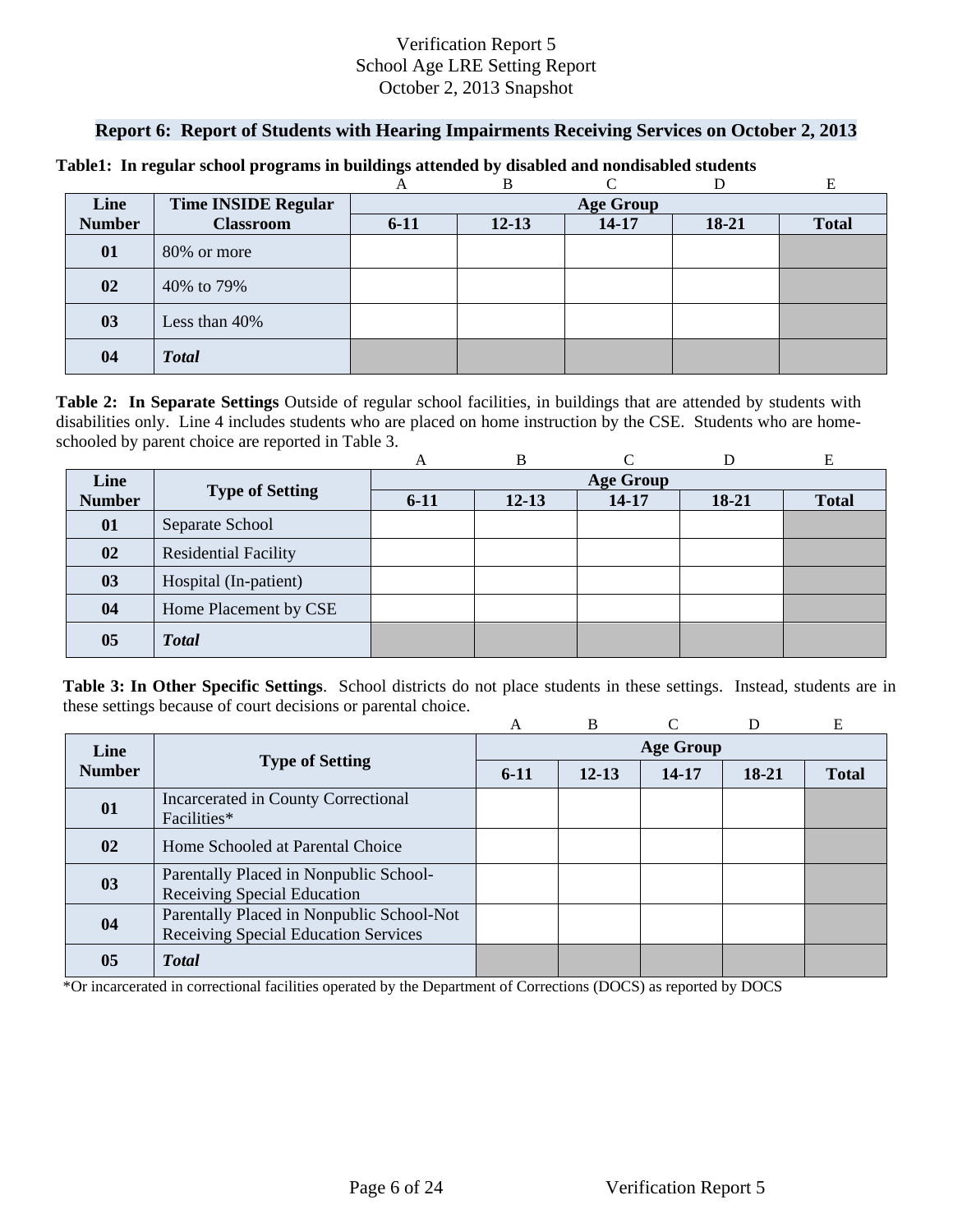### **Report 7: Report of Students with Speech or Language Receiving Services on October 2, 2013**

|               |                            |                  | B         | ⌒         |         |              |  |  |
|---------------|----------------------------|------------------|-----------|-----------|---------|--------------|--|--|
| Line          | <b>Time INSIDE Regular</b> | <b>Age Group</b> |           |           |         |              |  |  |
| <b>Number</b> | <b>Classroom</b>           | $6 - 11$         | $12 - 13$ | $14 - 17$ | $18-21$ | <b>Total</b> |  |  |
| 01            | 80% or more                |                  |           |           |         |              |  |  |
| 02            | 40% to 79%                 |                  |           |           |         |              |  |  |
| 03            | Less than 40%              |                  |           |           |         |              |  |  |
| 04            | <b>Total</b>               |                  |           |           |         |              |  |  |

#### **Table1: In regular school programs in buildings attended by disabled and nondisabled students**

**Table 2: In Separate Settings** Outside of regular school facilities, in buildings that are attended by students with disabilities only. Line 4 includes students who are placed on home instruction by the CSE. Students who are homeschooled by parent choice are reported in Table 3.

|               |                             | A                | B         |       |       | E            |  |  |
|---------------|-----------------------------|------------------|-----------|-------|-------|--------------|--|--|
| Line          |                             | <b>Age Group</b> |           |       |       |              |  |  |
| <b>Number</b> | <b>Type of Setting</b>      | $6 - 11$         | $12 - 13$ | 14-17 | 18-21 | <b>Total</b> |  |  |
| 01            | Separate School             |                  |           |       |       |              |  |  |
| 02            | <b>Residential Facility</b> |                  |           |       |       |              |  |  |
| 03            | Hospital (In-patient)       |                  |           |       |       |              |  |  |
| 04            | Home Placement by CSE       |                  |           |       |       |              |  |  |
| 05            | <b>Total</b>                |                  |           |       |       |              |  |  |

**Table 3: In Other Specific Settings**. School districts do not place students in these settings. Instead, students are in these settings because of court decisions or parental choice.

|               |                                                                                   | A                | B         |           | D     | E            |  |  |
|---------------|-----------------------------------------------------------------------------------|------------------|-----------|-----------|-------|--------------|--|--|
| Line          |                                                                                   | <b>Age Group</b> |           |           |       |              |  |  |
| <b>Number</b> | <b>Type of Setting</b>                                                            | $6-11$           | $12 - 13$ | $14 - 17$ | 18-21 | <b>Total</b> |  |  |
| 01            | Incarcerated in County Correctional<br>Facilities*                                |                  |           |           |       |              |  |  |
| 02            | Home Schooled at Parental Choice                                                  |                  |           |           |       |              |  |  |
| 03            | Parentally Placed in Nonpublic School-<br>Receiving Special Education             |                  |           |           |       |              |  |  |
| 04            | Parentally Placed in Nonpublic School-Not<br>Receiving Special Education Services |                  |           |           |       |              |  |  |
| 05            | <b>T</b> otal                                                                     |                  |           |           |       |              |  |  |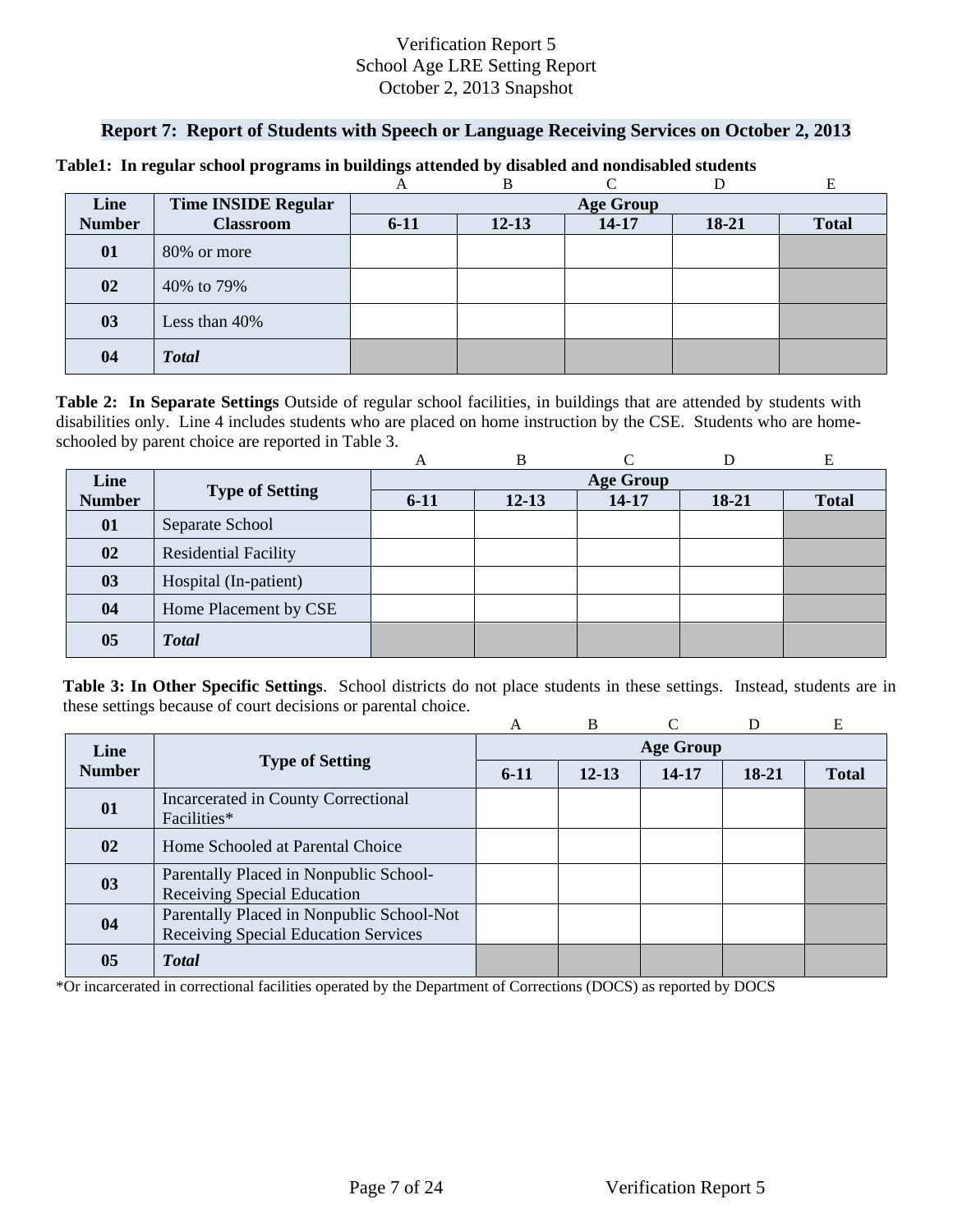## **Report 8: Report of Students with Visual Impairments (including Blindness) Receiving Services on October 2, 2013**

#### **Table1: In regular school programs in buildings attended by disabled and nondisabled students**

|               |                            |                  | B         |           |         | E            |  |  |
|---------------|----------------------------|------------------|-----------|-----------|---------|--------------|--|--|
| Line          | <b>Time INSIDE Regular</b> | <b>Age Group</b> |           |           |         |              |  |  |
| <b>Number</b> | <b>Classroom</b>           | $6 - 11$         | $12 - 13$ | $14 - 17$ | $18-21$ | <b>Total</b> |  |  |
| 01            | 80% or more                |                  |           |           |         |              |  |  |
| 02            | 40% to 79%                 |                  |           |           |         |              |  |  |
| 03            | Less than 40%              |                  |           |           |         |              |  |  |
| 04            | <b>Total</b>               |                  |           |           |         |              |  |  |

**Table 2: In Separate Settings** Outside of regular school facilities, in buildings that are attended by students with disabilities only. Line 4 includes students who are placed on home instruction by the CSE. Students who are homeschooled by parent choice are reported in Table 3.

|               |                             | A                | B         |       |         | E            |  |  |
|---------------|-----------------------------|------------------|-----------|-------|---------|--------------|--|--|
| Line          | <b>Type of Setting</b>      | <b>Age Group</b> |           |       |         |              |  |  |
| <b>Number</b> |                             | $6 - 11$         | $12 - 13$ | 14-17 | $18-21$ | <b>Total</b> |  |  |
| 01            | Separate School             |                  |           |       |         |              |  |  |
| 02            | <b>Residential Facility</b> |                  |           |       |         |              |  |  |
| 03            | Hospital (In-patient)       |                  |           |       |         |              |  |  |
| 04            | Home Placement by CSE       |                  |           |       |         |              |  |  |
| 05            | <b>Total</b>                |                  |           |       |         |              |  |  |

**Table 3: In Other Specific Settings**. School districts do not place students in these settings. Instead, students are in these settings because of court decisions or parental choice.

|               |                                                                                   | A                | B         |       |       | Е            |  |  |
|---------------|-----------------------------------------------------------------------------------|------------------|-----------|-------|-------|--------------|--|--|
| Line          | <b>Type of Setting</b>                                                            | <b>Age Group</b> |           |       |       |              |  |  |
| <b>Number</b> |                                                                                   | $6-11$           | $12 - 13$ | 14-17 | 18-21 | <b>Total</b> |  |  |
| 01            | Incarcerated in County Correctional<br>Facilities*                                |                  |           |       |       |              |  |  |
| 02            | Home Schooled at Parental Choice                                                  |                  |           |       |       |              |  |  |
| 03            | Parentally Placed in Nonpublic School-<br>Receiving Special Education             |                  |           |       |       |              |  |  |
| 04            | Parentally Placed in Nonpublic School-Not<br>Receiving Special Education Services |                  |           |       |       |              |  |  |
| 05            | <b>Total</b>                                                                      |                  |           |       |       |              |  |  |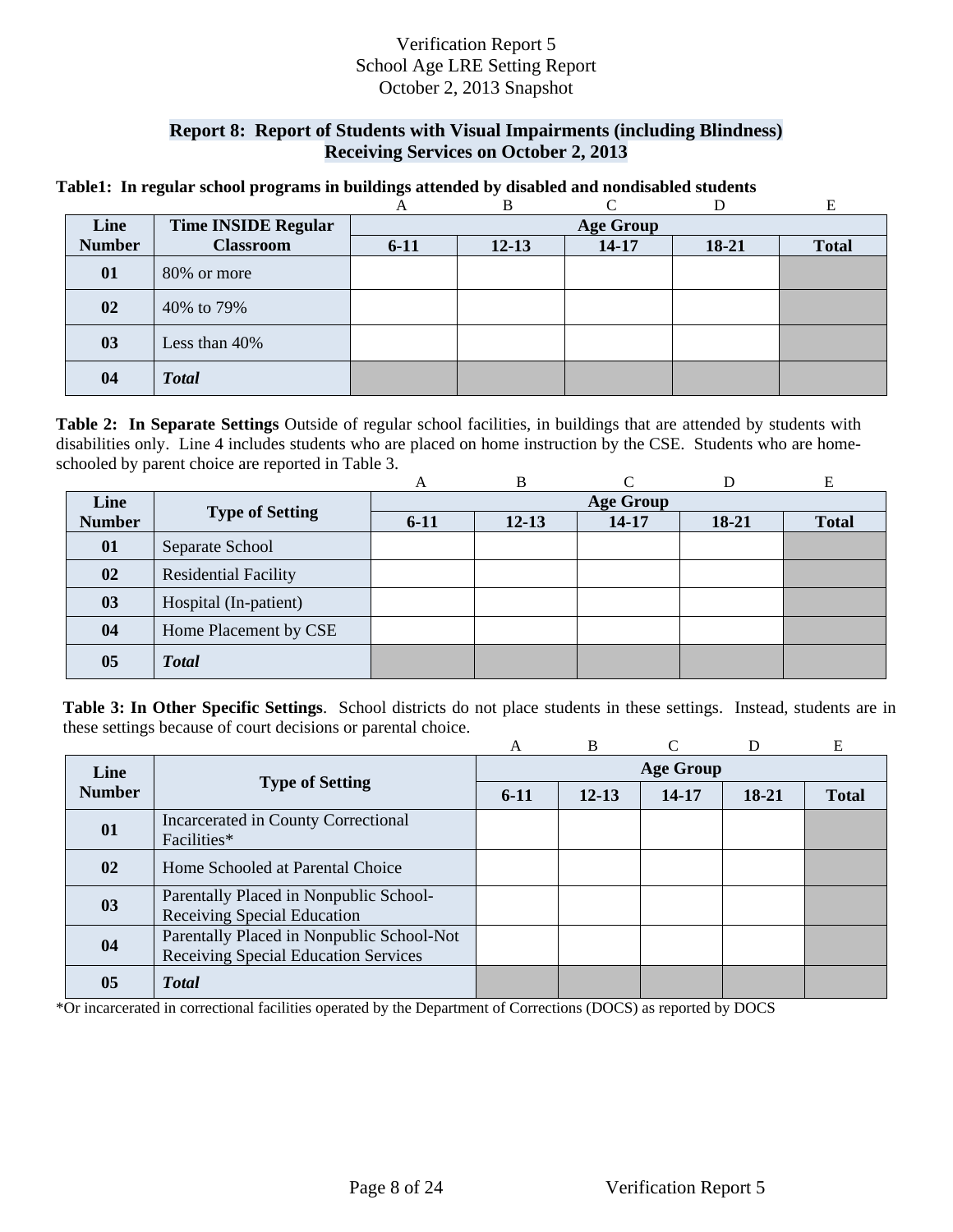### **Report 9: Report of Students with Orthopedic Impairments Receiving Services on October 2, 2013**

|               |                            |                  | B         |           |       | E            |  |  |
|---------------|----------------------------|------------------|-----------|-----------|-------|--------------|--|--|
| Line          | <b>Time INSIDE Regular</b> | <b>Age Group</b> |           |           |       |              |  |  |
| <b>Number</b> | <b>Classroom</b>           | $6 - 11$         | $12 - 13$ | $14 - 17$ | 18-21 | <b>Total</b> |  |  |
| 01            | 80% or more                |                  |           |           |       |              |  |  |
| 02            | 40% to 79%                 |                  |           |           |       |              |  |  |
| 03            | Less than 40%              |                  |           |           |       |              |  |  |
| 04            | <b>Total</b>               |                  |           |           |       |              |  |  |

#### **Table1: In regular school programs in buildings attended by disabled and nondisabled students**

**Table 2: In Separate Settings** Outside of regular school facilities, in buildings that are attended by students with disabilities only. Line 4 includes students who are placed on home instruction by the CSE. Students who are homeschooled by parent choice are reported in Table 3.

|               |                             | A                | B         |       |         | Е            |  |  |
|---------------|-----------------------------|------------------|-----------|-------|---------|--------------|--|--|
| Line          |                             | <b>Age Group</b> |           |       |         |              |  |  |
| <b>Number</b> | <b>Type of Setting</b>      | $6 - 11$         | $12 - 13$ | 14-17 | $18-21$ | <b>Total</b> |  |  |
| 01            | Separate School             |                  |           |       |         |              |  |  |
| 02            | <b>Residential Facility</b> |                  |           |       |         |              |  |  |
| 03            | Hospital (In-patient)       |                  |           |       |         |              |  |  |
| 04            | Home Placement by CSE       |                  |           |       |         |              |  |  |
| 05            | <b>Total</b>                |                  |           |       |         |              |  |  |

**Table 3: In Other Specific Settings**. School districts do not place students in these settings. Instead, students are in these settings because of court decisions or parental choice.

|               |                                                    | A                | B         |       | D     | E            |  |  |
|---------------|----------------------------------------------------|------------------|-----------|-------|-------|--------------|--|--|
| Line          |                                                    | <b>Age Group</b> |           |       |       |              |  |  |
| <b>Number</b> | <b>Type of Setting</b>                             | $6-11$           | $12 - 13$ | 14-17 | 18-21 | <b>Total</b> |  |  |
| 01            | Incarcerated in County Correctional<br>Facilities* |                  |           |       |       |              |  |  |
|               |                                                    |                  |           |       |       |              |  |  |
| 02            | Home Schooled at Parental Choice                   |                  |           |       |       |              |  |  |
| 03            | Parentally Placed in Nonpublic School-             |                  |           |       |       |              |  |  |
|               | Receiving Special Education                        |                  |           |       |       |              |  |  |
| 04            | Parentally Placed in Nonpublic School-Not          |                  |           |       |       |              |  |  |
|               | Receiving Special Education Services               |                  |           |       |       |              |  |  |
| 05            | <b>T</b> otal                                      |                  |           |       |       |              |  |  |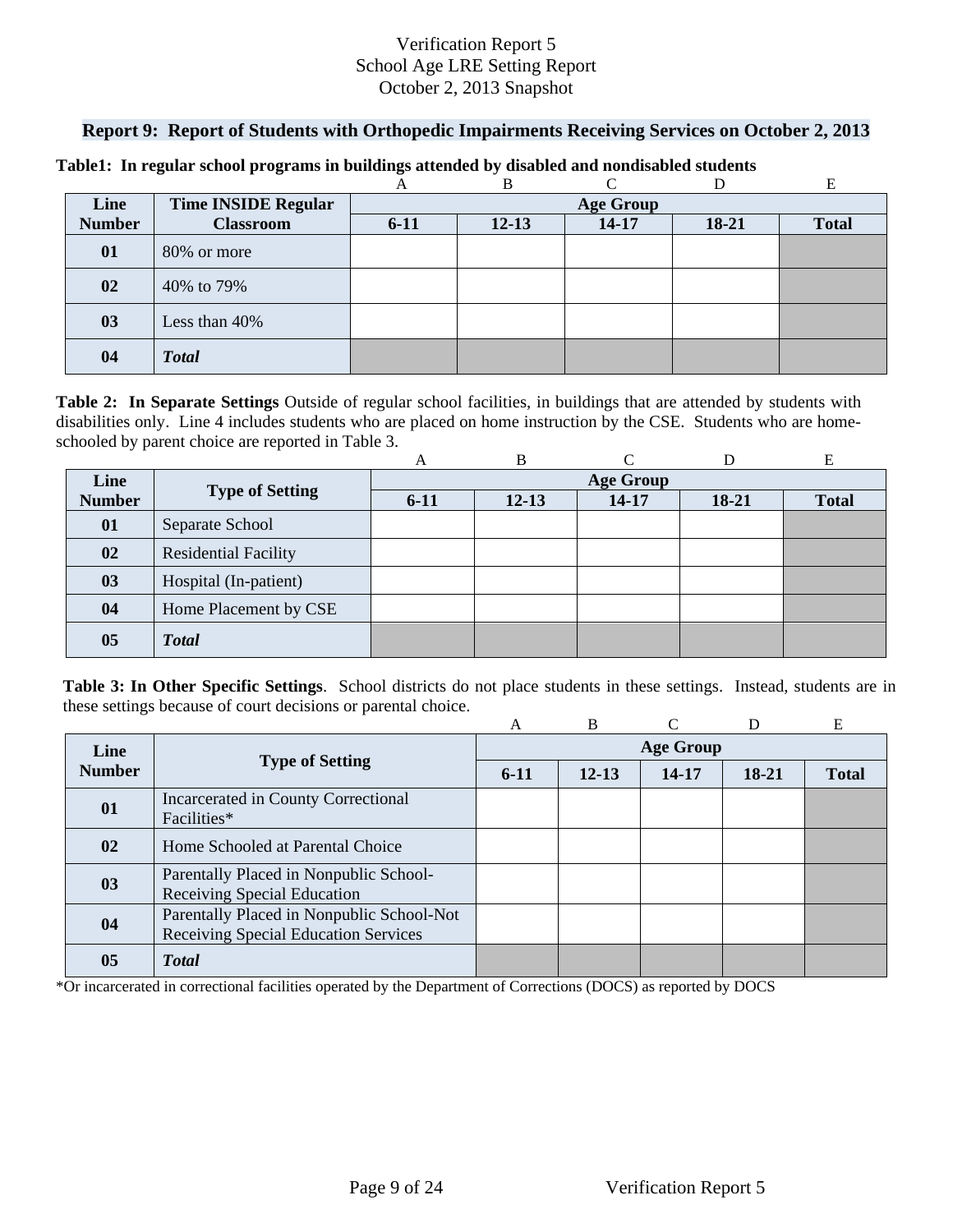### **Report 10: Report of Students with Other Health Impairments Receiving Services on October 2, 2013**

|               |                            |                  | B         |           |       | E            |  |  |
|---------------|----------------------------|------------------|-----------|-----------|-------|--------------|--|--|
| Line          | <b>Time INSIDE Regular</b> | <b>Age Group</b> |           |           |       |              |  |  |
| <b>Number</b> | <b>Classroom</b>           | $6 - 11$         | $12 - 13$ | $14 - 17$ | 18-21 | <b>Total</b> |  |  |
| 01            | 80% or more                |                  |           |           |       |              |  |  |
| 02            | 40% to 79%                 |                  |           |           |       |              |  |  |
| 03            | Less than 40%              |                  |           |           |       |              |  |  |
| 04            | <b>Total</b>               |                  |           |           |       |              |  |  |

#### **Table1: In regular school programs in buildings attended by disabled and nondisabled students**

**Table 2: In Separate Settings** Outside of regular school facilities, in buildings that are attended by students with disabilities only. Line 4 includes students who are placed on home instruction by the CSE. Students who are homeschooled by parent choice are reported in Table 3.

|               |                             | A                | B         |       |         | Е            |  |  |
|---------------|-----------------------------|------------------|-----------|-------|---------|--------------|--|--|
| Line          |                             | <b>Age Group</b> |           |       |         |              |  |  |
| <b>Number</b> | <b>Type of Setting</b>      | $6 - 11$         | $12 - 13$ | 14-17 | $18-21$ | <b>Total</b> |  |  |
| 01            | Separate School             |                  |           |       |         |              |  |  |
| 02            | <b>Residential Facility</b> |                  |           |       |         |              |  |  |
| 03            | Hospital (In-patient)       |                  |           |       |         |              |  |  |
| 04            | Home Placement by CSE       |                  |           |       |         |              |  |  |
| 05            | <b>Total</b>                |                  |           |       |         |              |  |  |

**Table 3: In Other Specific Settings**. School districts do not place students in these settings. Instead, students are in these settings because of court decisions or parental choice.

|               |                                                                                   | A                | B         |           | D     | E            |  |  |
|---------------|-----------------------------------------------------------------------------------|------------------|-----------|-----------|-------|--------------|--|--|
| Line          |                                                                                   | <b>Age Group</b> |           |           |       |              |  |  |
| <b>Number</b> | <b>Type of Setting</b>                                                            | $6-11$           | $12 - 13$ | $14 - 17$ | 18-21 | <b>Total</b> |  |  |
| 01            | Incarcerated in County Correctional<br>Facilities*                                |                  |           |           |       |              |  |  |
| 02            | Home Schooled at Parental Choice                                                  |                  |           |           |       |              |  |  |
| 03            | Parentally Placed in Nonpublic School-<br>Receiving Special Education             |                  |           |           |       |              |  |  |
| 04            | Parentally Placed in Nonpublic School-Not<br>Receiving Special Education Services |                  |           |           |       |              |  |  |
| 05            | <b>T</b> otal                                                                     |                  |           |           |       |              |  |  |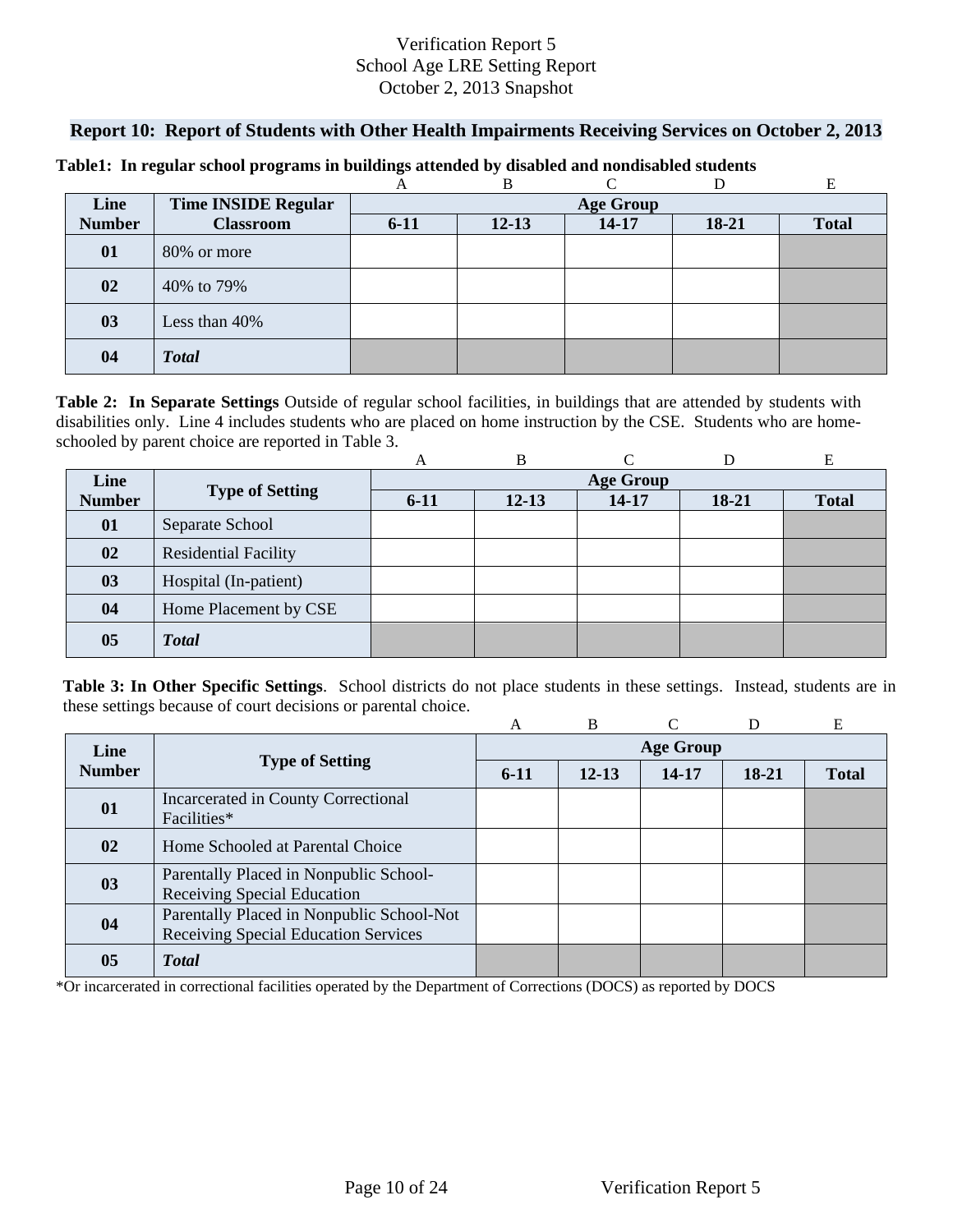## **Report 11: Report of Students with Multiple Disabilities Receiving Services on October 2, 2013**

|               |                            |                  | B         | ⌒         |         |              |  |  |
|---------------|----------------------------|------------------|-----------|-----------|---------|--------------|--|--|
| Line          | <b>Time INSIDE Regular</b> | <b>Age Group</b> |           |           |         |              |  |  |
| <b>Number</b> | <b>Classroom</b>           | $6 - 11$         | $12 - 13$ | $14 - 17$ | $18-21$ | <b>Total</b> |  |  |
| 01            | 80% or more                |                  |           |           |         |              |  |  |
| 02            | 40% to 79%                 |                  |           |           |         |              |  |  |
| 03            | Less than 40%              |                  |           |           |         |              |  |  |
| 04            | <b>Total</b>               |                  |           |           |         |              |  |  |

#### **Table1: In regular school programs in buildings attended by disabled and nondisabled students**

**Table 2: In Separate Settings** Outside of regular school facilities, in buildings that are attended by students with disabilities only. Line 4 includes students who are placed on home instruction by the CSE. Students who are homeschooled by parent choice are reported in Table 3.

|               |                             | A                | B         |       |         | Е            |  |  |
|---------------|-----------------------------|------------------|-----------|-------|---------|--------------|--|--|
| Line          | <b>Type of Setting</b>      | <b>Age Group</b> |           |       |         |              |  |  |
| <b>Number</b> |                             | $6 - 11$         | $12 - 13$ | 14-17 | $18-21$ | <b>Total</b> |  |  |
| 01            | Separate School             |                  |           |       |         |              |  |  |
| 02            | <b>Residential Facility</b> |                  |           |       |         |              |  |  |
| 03            | Hospital (In-patient)       |                  |           |       |         |              |  |  |
| 04            | Home Placement by CSE       |                  |           |       |         |              |  |  |
| 05            | <b>Total</b>                |                  |           |       |         |              |  |  |

**Table 3: In Other Specific Settings**. School districts do not place students in these settings. Instead, students are in these settings because of court decisions or parental choice.

|               |                                                                                   | A                | B         |       |           | Е            |  |  |
|---------------|-----------------------------------------------------------------------------------|------------------|-----------|-------|-----------|--------------|--|--|
| Line          |                                                                                   | <b>Age Group</b> |           |       |           |              |  |  |
| <b>Number</b> | <b>Type of Setting</b>                                                            | $6-11$           | $12 - 13$ | 14-17 | $18 - 21$ | <b>Total</b> |  |  |
| 01            | Incarcerated in County Correctional<br>Facilities*                                |                  |           |       |           |              |  |  |
| 02            | Home Schooled at Parental Choice                                                  |                  |           |       |           |              |  |  |
| 03            | Parentally Placed in Nonpublic School-<br><b>Receiving Special Education</b>      |                  |           |       |           |              |  |  |
| 04            | Parentally Placed in Nonpublic School-Not<br>Receiving Special Education Services |                  |           |       |           |              |  |  |
| 05            | <b>T</b> otal                                                                     |                  |           |       |           |              |  |  |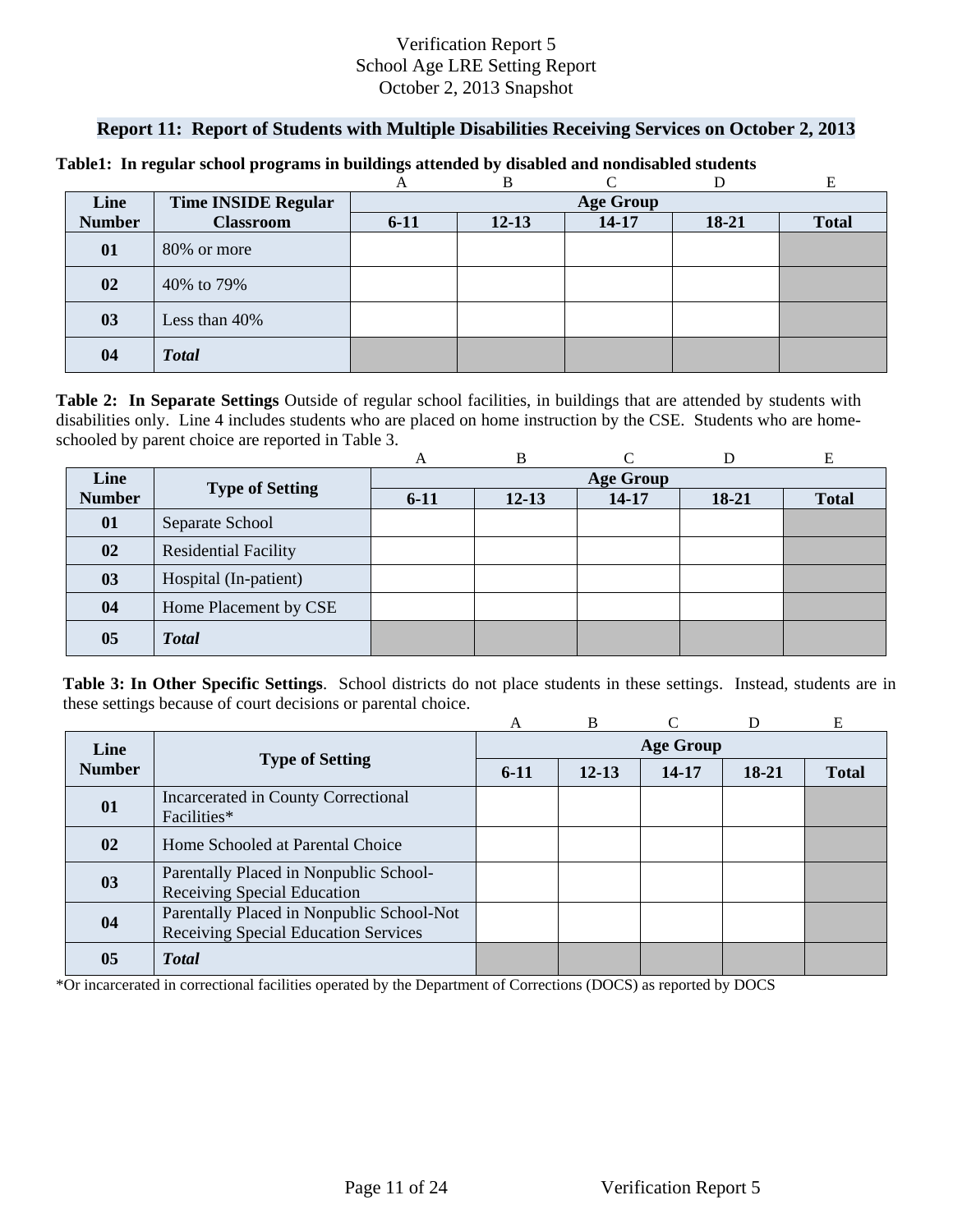## **Report 12: Report of Students with Deaf - Blindness Receiving Services on October 2, 2013**

|               |                            |                  | В         |           |       |              |  |  |
|---------------|----------------------------|------------------|-----------|-----------|-------|--------------|--|--|
| Line          | <b>Time INSIDE Regular</b> | <b>Age Group</b> |           |           |       |              |  |  |
| <b>Number</b> | <b>Classroom</b>           | $6 - 11$         | $12 - 13$ | $14 - 17$ | 18-21 | <b>Total</b> |  |  |
| 01            | 80% or more                |                  |           |           |       |              |  |  |
| 02            | 40% to 79%                 |                  |           |           |       |              |  |  |
| 03            | Less than 40%              |                  |           |           |       |              |  |  |
| 04            | <b>Total</b>               |                  |           |           |       |              |  |  |

#### **Table1: In regular school programs in buildings attended by disabled and nondisabled students**

**Table 2: In Separate Settings** Outside of regular school facilities, in buildings that are attended by students with disabilities only. Line 4 includes students who are placed on home instruction by the CSE. Students who are homeschooled by parent choice are reported in Table 3.

|               |                             | A                | B         |       |         | Е            |  |  |
|---------------|-----------------------------|------------------|-----------|-------|---------|--------------|--|--|
| Line          | <b>Type of Setting</b>      | <b>Age Group</b> |           |       |         |              |  |  |
| <b>Number</b> |                             | $6 - 11$         | $12 - 13$ | 14-17 | $18-21$ | <b>Total</b> |  |  |
| 01            | Separate School             |                  |           |       |         |              |  |  |
| 02            | <b>Residential Facility</b> |                  |           |       |         |              |  |  |
| 03            | Hospital (In-patient)       |                  |           |       |         |              |  |  |
| 04            | Home Placement by CSE       |                  |           |       |         |              |  |  |
| 05            | <b>Total</b>                |                  |           |       |         |              |  |  |

**Table 3: In Other Specific Settings**. School districts do not place students in these settings. Instead, students are in these settings because of court decisions or parental choice.

|               |                                                                                   | A                | R         |       |       | E            |  |  |
|---------------|-----------------------------------------------------------------------------------|------------------|-----------|-------|-------|--------------|--|--|
| Line          | <b>Type of Setting</b>                                                            | <b>Age Group</b> |           |       |       |              |  |  |
| <b>Number</b> |                                                                                   | $6-11$           | $12 - 13$ | 14-17 | 18-21 | <b>Total</b> |  |  |
| 01            | Incarcerated in County Correctional<br>Facilities*                                |                  |           |       |       |              |  |  |
| 02            | Home Schooled at Parental Choice                                                  |                  |           |       |       |              |  |  |
| 03            | Parentally Placed in Nonpublic School-<br><b>Receiving Special Education</b>      |                  |           |       |       |              |  |  |
| 04            | Parentally Placed in Nonpublic School-Not<br>Receiving Special Education Services |                  |           |       |       |              |  |  |
| 05            | <b>Total</b>                                                                      |                  |           |       |       |              |  |  |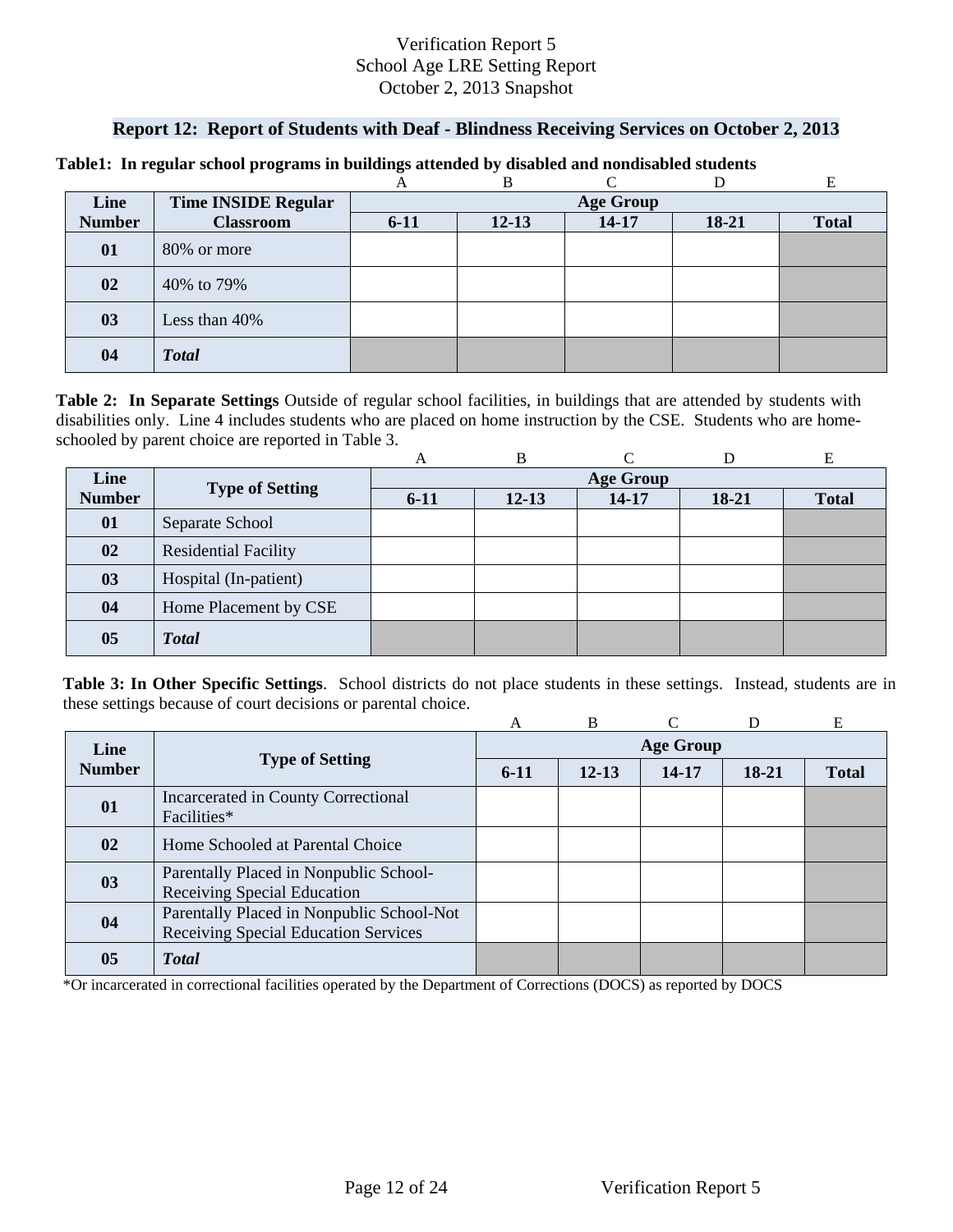### **Report 13: Report of Students with Traumatic Brain Injury Receiving Services on October 2, 2013**

|               |                            |          | B         |                  |       | E            |
|---------------|----------------------------|----------|-----------|------------------|-------|--------------|
| Line          | <b>Time INSIDE Regular</b> |          |           | <b>Age Group</b> |       |              |
| <b>Number</b> | <b>Classroom</b>           | $6 - 11$ | $12 - 13$ | $14 - 17$        | 18-21 | <b>Total</b> |
| 01            | 80% or more                |          |           |                  |       |              |
| 02            | 40% to 79%                 |          |           |                  |       |              |
| 03            | Less than 40%              |          |           |                  |       |              |
| 04            | <b>Total</b>               |          |           |                  |       |              |

#### **Table1: In regular school programs in buildings attended by disabled and nondisabled students**

**Table 2: In Separate Settings** Outside of regular school facilities, in buildings that are attended by students with disabilities only. Line 4 includes students who are placed on home instruction by the CSE. Students who are homeschooled by parent choice are reported in Table 3.

|               |                             | A        | B         |                  |         | Е            |
|---------------|-----------------------------|----------|-----------|------------------|---------|--------------|
| Line          |                             |          |           | <b>Age Group</b> |         |              |
| <b>Number</b> | <b>Type of Setting</b>      | $6 - 11$ | $12 - 13$ | 14-17            | $18-21$ | <b>Total</b> |
| 01            | Separate School             |          |           |                  |         |              |
| 02            | <b>Residential Facility</b> |          |           |                  |         |              |
| 03            | Hospital (In-patient)       |          |           |                  |         |              |
| 04            | Home Placement by CSE       |          |           |                  |         |              |
| 05            | <b>Total</b>                |          |           |                  |         |              |

**Table 3: In Other Specific Settings**. School districts do not place students in these settings. Instead, students are in these settings because of court decisions or parental choice.

|               |                                                                                   | A                | B         |           | D     | E            |  |  |  |  |  |
|---------------|-----------------------------------------------------------------------------------|------------------|-----------|-----------|-------|--------------|--|--|--|--|--|
| Line          |                                                                                   | <b>Age Group</b> |           |           |       |              |  |  |  |  |  |
| <b>Number</b> | <b>Type of Setting</b>                                                            | $6-11$           | $12 - 13$ | $14 - 17$ | 18-21 | <b>Total</b> |  |  |  |  |  |
| 01            | Incarcerated in County Correctional<br>Facilities*                                |                  |           |           |       |              |  |  |  |  |  |
| 02            | Home Schooled at Parental Choice                                                  |                  |           |           |       |              |  |  |  |  |  |
| 03            | Parentally Placed in Nonpublic School-<br>Receiving Special Education             |                  |           |           |       |              |  |  |  |  |  |
| 04            | Parentally Placed in Nonpublic School-Not<br>Receiving Special Education Services |                  |           |           |       |              |  |  |  |  |  |
| 05            | <b>T</b> otal                                                                     |                  |           |           |       |              |  |  |  |  |  |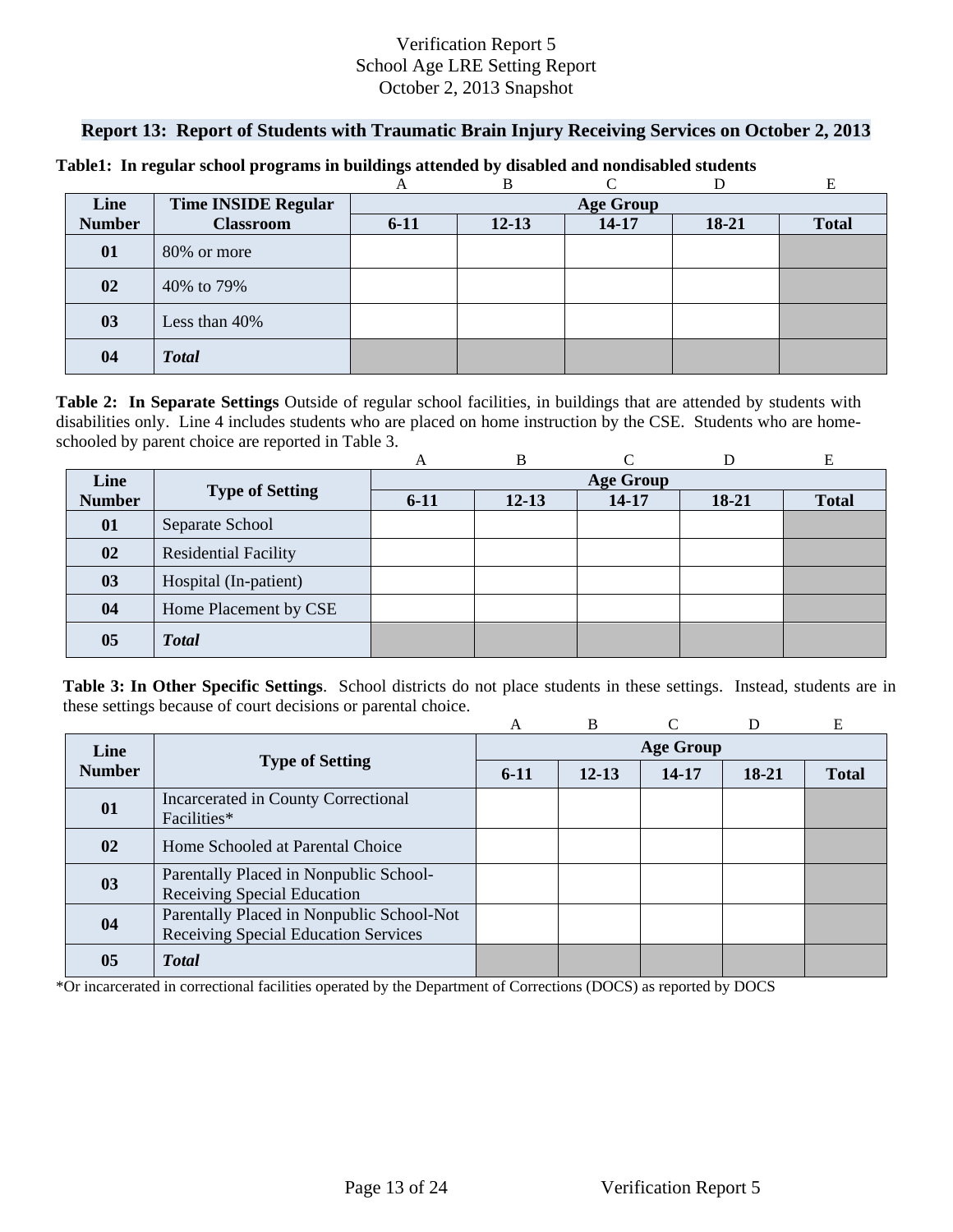### **Report 14A: Report of School-Age Students with Disabilities Ages 4-5 Receiving Services on October 2, 2013**

**Least Restrictive Environment (LRE) Setting for Students with Disabilities, Ages 4-5, who Receive SCHOOL-AGE Special Education and Related Services (codes ESA01 through ESA12) by Disability**

|                       |                                                                                                                                                                                                                                                     |        |                              |                            |                                |                 |                           | <b>Disability</b>                |                             |                          |                                   |                              |                |                        |       |
|-----------------------|-----------------------------------------------------------------------------------------------------------------------------------------------------------------------------------------------------------------------------------------------------|--------|------------------------------|----------------------------|--------------------------------|-----------------|---------------------------|----------------------------------|-----------------------------|--------------------------|-----------------------------------|------------------------------|----------------|------------------------|-------|
| Line<br><b>Number</b> | <b>Educational Environment</b>                                                                                                                                                                                                                      | Autism | <b>Emotional Disturbance</b> | <b>Learning Disability</b> | <b>Intellectual Disability</b> | <b>Deafness</b> | <b>Hearing Impairment</b> | Speech or Language<br>Impairment | $\ast$<br>Visual Impairment | Impairment<br>Orthopedic | <b>Other Health</b><br>Impairment | <b>Multiple Disabilities</b> | Deaf-Blindness | Traumatic Brain Injury | Total |
| $\mathbf{1}$          | Parentally placed in a nonpublic elementary school and receiving<br>majority of hours of special education and related services in the<br>regular classroom.                                                                                        |        |                              |                            |                                |                 |                           |                                  |                             |                          |                                   |                              |                |                        |       |
| $\overline{2}$        | Parentally placed in a nonpublic elementary school and receiving<br>majority of hours of special education and related services in some<br>other location.                                                                                          |        |                              |                            |                                |                 |                           |                                  |                             |                          |                                   |                              |                |                        |       |
| 3                     | Parentally placed in a nonpublic elementary school and NOT<br>receiving publicly funded special education and related services                                                                                                                      |        |                              |                            |                                |                 |                           |                                  |                             |                          |                                   |                              |                |                        |       |
| 4                     | Attending a kindergarten, 1 <sup>st</sup> grade or other regular early<br>childhood program for 10 or more hours a week and receiving<br>the majority of hours of special education and related services in<br>the regular early childhood program. |        |                              |                            |                                |                 |                           |                                  |                             |                          |                                   |                              |                |                        |       |
| 5                     | Attending a kindergarten, 1 <sup>st</sup> grade or other regular early<br>childhood program for 10 or more hours a week and receiving<br>the majority of hours of special education and related services in<br>some other location.                 |        |                              |                            |                                |                 |                           |                                  |                             |                          |                                   |                              |                |                        |       |
| 6                     | Attending a kindergarten, 1 <sup>st</sup> grade or other regular early<br>childhood program for less than 10 hours a week and receiving<br>the majority of hours of special education and related in the<br>regular early childhood program.        |        |                              |                            |                                |                 |                           |                                  |                             |                          |                                   |                              |                |                        |       |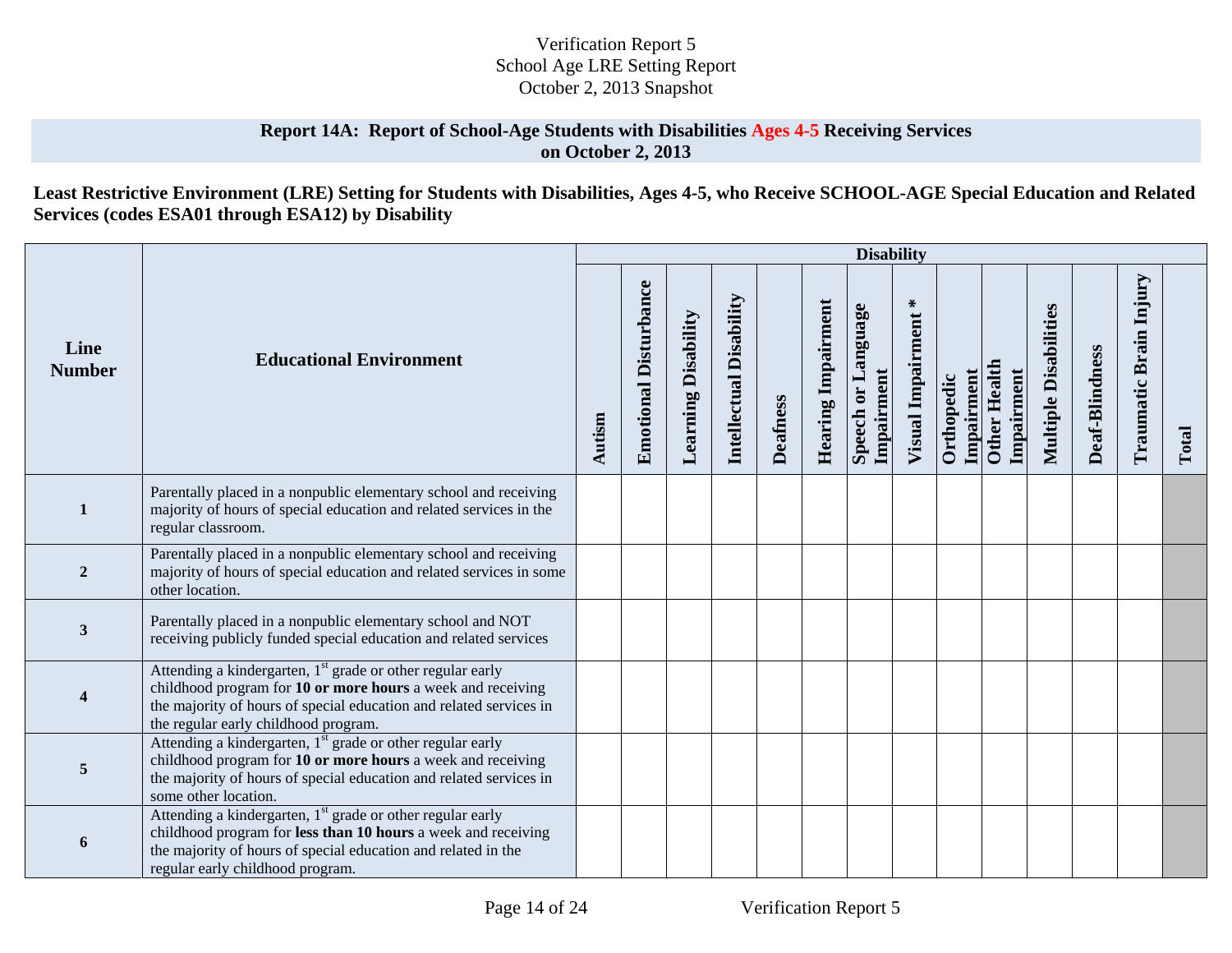|           | Attending a kindergarten, 1 <sup>st</sup> grade or other regular early<br>childhood program for less than 10 hours a week and receiving<br>the majority of hours of special education and related services in<br>some other location |  |  |  |  |  |  |  |
|-----------|--------------------------------------------------------------------------------------------------------------------------------------------------------------------------------------------------------------------------------------|--|--|--|--|--|--|--|
| x         | Separate Class                                                                                                                                                                                                                       |  |  |  |  |  |  |  |
|           | Separate School                                                                                                                                                                                                                      |  |  |  |  |  |  |  |
| <b>10</b> | <b>Residential Facility</b>                                                                                                                                                                                                          |  |  |  |  |  |  |  |
| 11        | Home                                                                                                                                                                                                                                 |  |  |  |  |  |  |  |
| 12        | Service Provider Location or some other location that is not in<br>any other code                                                                                                                                                    |  |  |  |  |  |  |  |
| 13        | <b>Total</b>                                                                                                                                                                                                                         |  |  |  |  |  |  |  |

\*Visual Impairment includes Blindness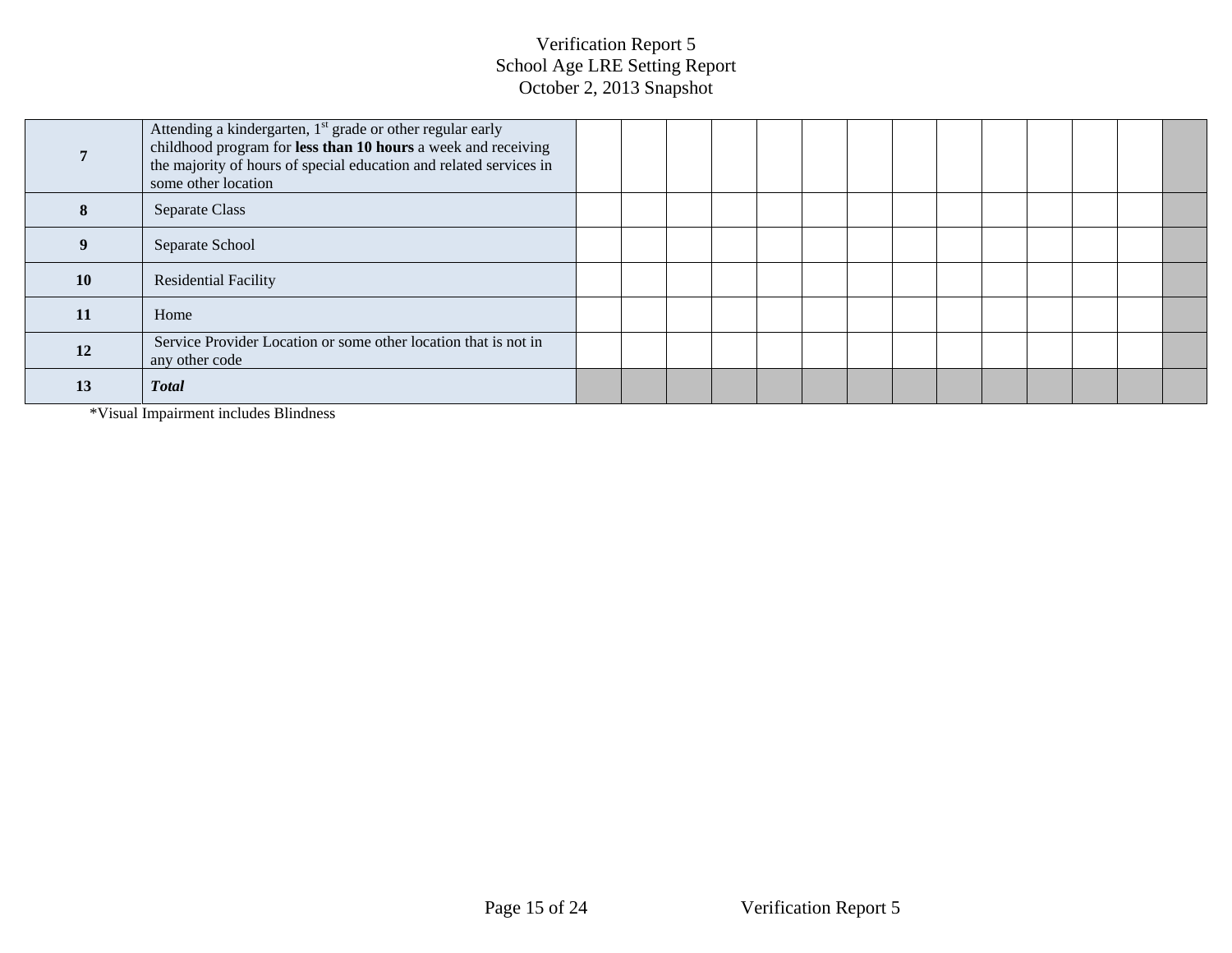### *Report 14B: Report of All Students with Disabilities Receiving Services on October 2, 2013 - Ages 6-21*

The three sections below aggregate the data reported in Reports 1 to 13 to facilitate State and local data verification procedures. Completing these two tables will facilitate the reporting of race/ethnicity, gender, and limited English proficiency, data in Reports 15A and 15B, 16A, 16B, 17A, and 17B.

#### **Table1: In regular school programs in buildings attended by disabled and nondisabled students**

|               |                                    | A        | B         |                  |       | E            | F                       | G                                |
|---------------|------------------------------------|----------|-----------|------------------|-------|--------------|-------------------------|----------------------------------|
| Line          | <b>Time INSIDE</b>                 |          |           | <b>Age Group</b> |       |              |                         |                                  |
| <b>Number</b> | <b>Regular</b><br><b>Classroom</b> | $6 - 11$ | $12 - 13$ | 14-17            | 18-21 | <b>Total</b> | <b>Total</b><br>10/3/12 | <b>Reasonability</b><br>Check ** |
| 01            | 80% or more                        |          |           |                  |       |              |                         |                                  |
| 02            | 40% to 79%                         |          |           |                  |       |              |                         |                                  |
| 03            | Less than 40%                      |          |           |                  |       |              |                         |                                  |
| 04            | <b>Total</b>                       |          |           |                  |       |              |                         |                                  |

**Table 2: In Separate Settings** Outside of regular school facilities, in buildings that are attended by students with disabilities only. Line 4 includes students who are placed on home instruction by the CSE. Students who are homeschooled by parent choice are reported in Table 3.

|               |                                 | A        | B         |                  | D     | E            | F            | G                    |
|---------------|---------------------------------|----------|-----------|------------------|-------|--------------|--------------|----------------------|
| Line          |                                 |          |           | <b>Age Group</b> |       |              | <b>Total</b> | <b>Reasonability</b> |
| <b>Number</b> | <b>Type of Setting</b>          | $6 - 11$ | $12 - 13$ | 14-17            | 18-21 | <b>Total</b> | 10/3/12      | Check **             |
| 01            | Separate School                 |          |           |                  |       |              |              |                      |
| 02            | <b>Residential Facility</b>     |          |           |                  |       |              |              |                      |
| 03            | Hospital (In-patient)           |          |           |                  |       |              |              |                      |
| 04            | Home Placement by<br><b>CSE</b> |          |           |                  |       |              |              |                      |
| 05            | <b>Total</b>                    |          |           |                  |       |              |              |                      |

**Table 3: In Other Specific Settings**. School districts do not place students in these settings. Instead, students are in these settings because of court decisions or parental choice.

|               |                                                                                                    | A      | B         | $\mathcal{C}$    | D     | E            | F            | G                    |
|---------------|----------------------------------------------------------------------------------------------------|--------|-----------|------------------|-------|--------------|--------------|----------------------|
| Line          |                                                                                                    |        |           | <b>Age Group</b> |       |              | <b>Total</b> | <b>Reasonability</b> |
| <b>Number</b> | <b>Type of Setting</b>                                                                             | $6-11$ | $12 - 13$ | 14-17            | 18-21 | <b>Total</b> | 10/3/12      | Check **             |
| 01            | Incarcerated in County Correctional<br>Facilities*                                                 |        |           |                  |       |              |              |                      |
| 02            | Home Schooled at Parental Choice                                                                   |        |           |                  |       |              |              |                      |
| 03            | Parentally Placed in Nonpublic<br>School-Receiving Special Education                               |        |           |                  |       |              |              |                      |
| 04            | Parentally Placed in Nonpublic<br><b>School-Not Receiving Special</b><br><b>Education Services</b> |        |           |                  |       |              |              |                      |
| 05            | <b>Total</b>                                                                                       |        |           |                  |       |              |              |                      |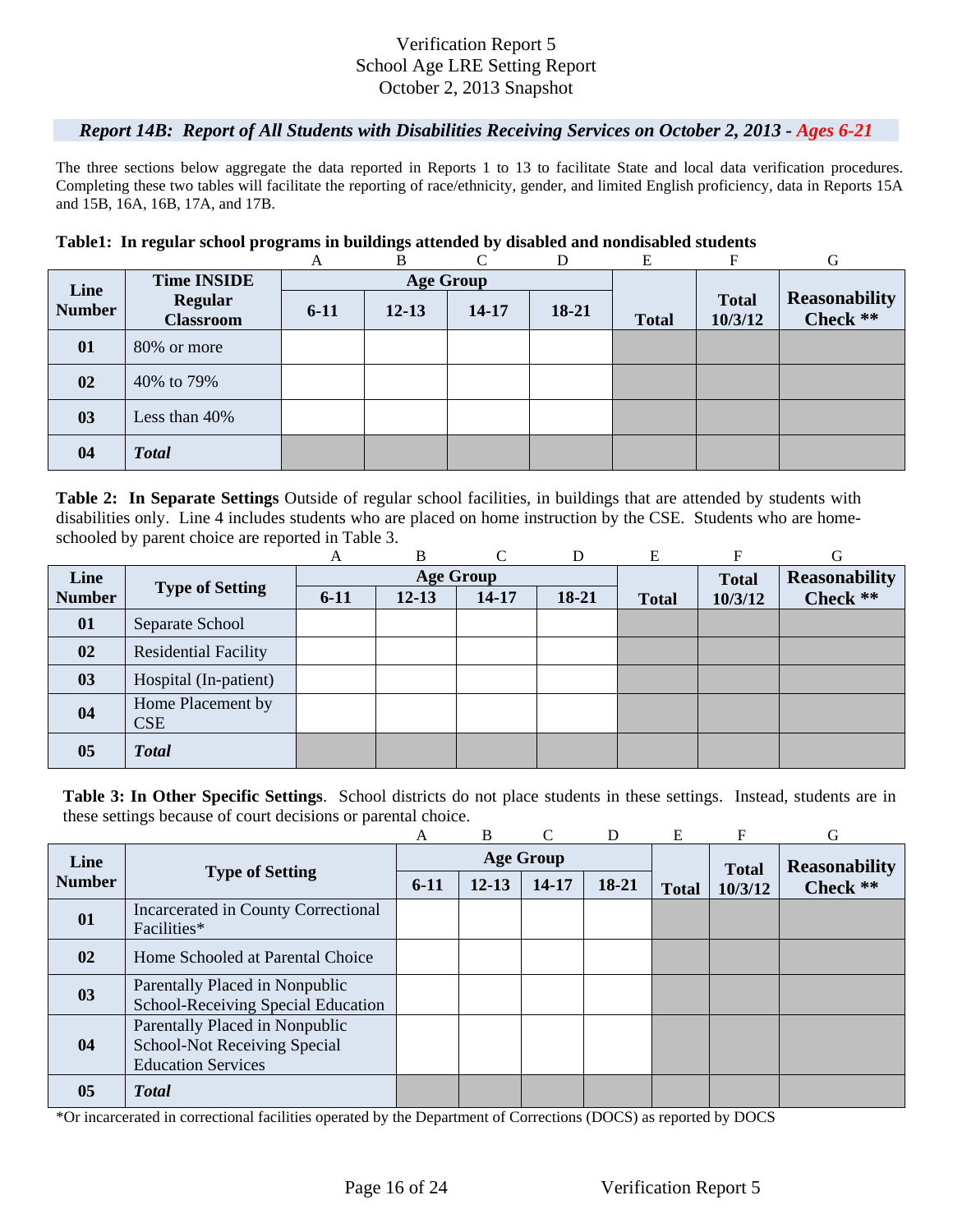*Report 15A: Report of All School-Age Students with Disabilities Receiving Services on October 2, 2013, According to Race/Ethnicity Category and Type of Placement – Ages 4-5*

This report contains all students in Report 14 A (age group 4-5) by race/ethnicity.

|                       |                                                                                                                                                                                                                                                  | A                     | B                                                                                                | $\mathbf C$                                                              | D                                                                                      | $\bf{E}$                                                                                                                | $\mathbf{F}$                                                     | G                                              | H            |
|-----------------------|--------------------------------------------------------------------------------------------------------------------------------------------------------------------------------------------------------------------------------------------------|-----------------------|--------------------------------------------------------------------------------------------------|--------------------------------------------------------------------------|----------------------------------------------------------------------------------------|-------------------------------------------------------------------------------------------------------------------------|------------------------------------------------------------------|------------------------------------------------|--------------|
|                       |                                                                                                                                                                                                                                                  |                       |                                                                                                  |                                                                          | Race/Ethnicity of School-Age Students Ages 4-5                                         |                                                                                                                         |                                                                  |                                                |              |
| Line<br><b>Number</b> | <b>Type of Setting</b>                                                                                                                                                                                                                           | Hispanic<br>or Latino | American<br>Indian or<br><b>Alaska</b><br><b>Native</b><br>(Not of<br><b>Hispanic</b><br>Origin) | Asian or<br>Pacific<br><b>Islander</b><br>(Not of<br>Hispanic<br>Origin) | <b>Black or</b><br><b>African</b><br>American<br>(Not of<br><b>Hispanic</b><br>Origin) | <b>Native</b><br>Hawaiia<br>n or<br>Other<br><b>Pacific</b><br><b>Islander</b><br>(Not of<br><b>Hispanic</b><br>Origin) | Two or<br>More<br>Races<br>(Not of<br><b>Hispanic</b><br>Origin) | White<br>(Not of<br><b>Hispanic</b><br>Origin) | <b>Total</b> |
| 01                    | Parentally placed in a nonpublic elementary school and receiving majority of<br>hours of special education and related services in the regular classroom.                                                                                        |                       |                                                                                                  |                                                                          |                                                                                        |                                                                                                                         |                                                                  |                                                |              |
| 02                    | Parentally placed in a nonpublic elementary school and receiving majority of<br>hours of special education and related services in some other location.                                                                                          |                       |                                                                                                  |                                                                          |                                                                                        |                                                                                                                         |                                                                  |                                                |              |
| 0 <sub>3</sub>        | Parentally placed in a nonpublic elementary school and NOT receiving<br>publicly funded special education and related services                                                                                                                   |                       |                                                                                                  |                                                                          |                                                                                        |                                                                                                                         |                                                                  |                                                |              |
| 04                    | Attending a kindergarten, 1 <sup>st</sup> grade or other regular early childhood program<br>for 10 or more hours a week and receiving the majority of hours of special<br>education and related services in the regular early childhood program. |                       |                                                                                                  |                                                                          |                                                                                        |                                                                                                                         |                                                                  |                                                |              |
| 05                    | Attending a kindergarten, 1 <sup>st</sup> grade or other regular early childhood program<br>for 10 or more hours a week and receiving the majority of hours of special<br>education and related services in some other location.                 |                       |                                                                                                  |                                                                          |                                                                                        |                                                                                                                         |                                                                  |                                                |              |
| 06                    | Attending a kindergarten, 1 <sup>st</sup> grade or other regular early childhood program<br>for less than 10 hours a week and receiving the majority of hours of special<br>education and related in the regular early childhood program.        |                       |                                                                                                  |                                                                          |                                                                                        |                                                                                                                         |                                                                  |                                                |              |
| 07                    | Attending a kindergarten, 1 <sup>st</sup> grade or other regular early childhood program<br>for less than 10 hours a week and receiving the majority of hours of special<br>education and related services in some other location                |                       |                                                                                                  |                                                                          |                                                                                        |                                                                                                                         |                                                                  |                                                |              |
| 08                    | Separate Class                                                                                                                                                                                                                                   |                       |                                                                                                  |                                                                          |                                                                                        |                                                                                                                         |                                                                  |                                                |              |
| 09                    | Separate School                                                                                                                                                                                                                                  |                       |                                                                                                  |                                                                          |                                                                                        |                                                                                                                         |                                                                  |                                                |              |
| 10                    | <b>Residential Facility</b>                                                                                                                                                                                                                      |                       |                                                                                                  |                                                                          |                                                                                        |                                                                                                                         |                                                                  |                                                |              |
| 11                    | Home                                                                                                                                                                                                                                             |                       |                                                                                                  |                                                                          |                                                                                        |                                                                                                                         |                                                                  |                                                |              |
| 12                    | Service Provider Location or some other location that is not in any other<br>code                                                                                                                                                                |                       |                                                                                                  |                                                                          |                                                                                        |                                                                                                                         |                                                                  |                                                |              |
| 13                    | <b>Total</b>                                                                                                                                                                                                                                     |                       |                                                                                                  |                                                                          |                                                                                        |                                                                                                                         |                                                                  |                                                |              |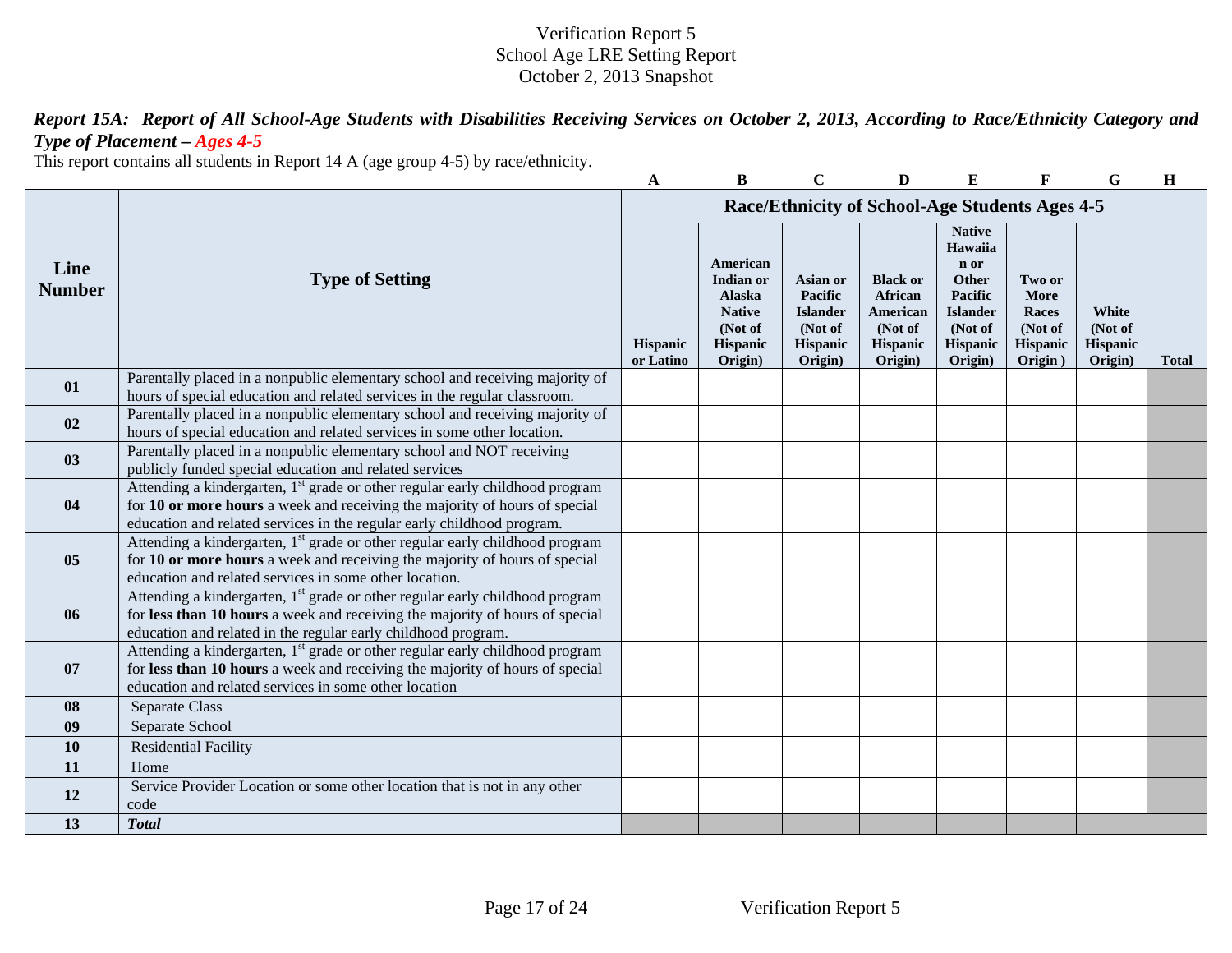## *Report 15B: Report of All School-Age Students with Disabilities Receiving Services on October 2, 2013, According to Race/Ethnicity Category and Type of Placement – Ages 6-21*

## **Table 1: In regular school programs in buildings attended by disabled and nondisabled students**

|                       | A                      | B.                           |                                                                        | D                                                                       |                                                                         | $\bf H$<br>G                                                                                             |                                                            |                                      |              |
|-----------------------|------------------------|------------------------------|------------------------------------------------------------------------|-------------------------------------------------------------------------|-------------------------------------------------------------------------|----------------------------------------------------------------------------------------------------------|------------------------------------------------------------|--------------------------------------|--------------|
|                       |                        |                              |                                                                        |                                                                         | Race/Ethnicity of School-Age Students Ages 6-21                         |                                                                                                          |                                                            |                                      |              |
| Line<br><b>Number</b> | <b>Type of Setting</b> | <b>Hispanic or</b><br>Latino | American Indian or<br><b>Alaska Native (Not</b><br>of Hispanic Origin) | <b>Asian or Pacific</b><br>Islander (Not of<br><b>Hispanic Origin</b> ) | <b>Black or African</b><br>American (Not of<br><b>Hispanic Origin</b> ) | <b>Native Hawaiian or</b><br><b>Other Pacific</b><br><b>Islander</b> (Not of<br><b>Hispanic Origin</b> ) | Two or More<br>Races (Not of<br><b>Hispanic</b><br>Origin) | White (Not<br>of Hispanic<br>Origin) | <b>Total</b> |
| 01                    | 80% or more            |                              |                                                                        |                                                                         |                                                                         |                                                                                                          |                                                            |                                      |              |
| 02                    | 40% to 79%             |                              |                                                                        |                                                                         |                                                                         |                                                                                                          |                                                            |                                      |              |
| 03                    | Less than 40%          |                              |                                                                        |                                                                         |                                                                         |                                                                                                          |                                                            |                                      |              |
| 04                    | <b>Total</b>           |                              |                                                                        |                                                                         |                                                                         |                                                                                                          |                                                            |                                      |              |

**Table 2: In Separate Settings** Outside of regular school facilities, in buildings that are attended by students with disabilities only. Line 4 includes students who are placed on home instruction by the CSE. Students who are home-schooled by parent choice are reported in Table 3.

|                       | A                           | B                            | $\mathbf C$                                                                     | E                                                                                      |                                                                          | G<br>$\bf H$                                                                                      |                                                                   |                                             |              |
|-----------------------|-----------------------------|------------------------------|---------------------------------------------------------------------------------|----------------------------------------------------------------------------------------|--------------------------------------------------------------------------|---------------------------------------------------------------------------------------------------|-------------------------------------------------------------------|---------------------------------------------|--------------|
|                       |                             |                              |                                                                                 |                                                                                        |                                                                          | Race/Ethnicity of School-Age Students Ages 6-21                                                   |                                                                   |                                             |              |
| Line<br><b>Number</b> | <b>Type of Setting</b>      | <b>Hispanic or</b><br>Latino | American<br>Indian or<br><b>Alaska Native</b><br>(Not of<br>Hispanic<br>Origin) | Asian or<br><b>Pacific</b><br><b>Islander</b><br>(Not of<br><b>Hispanic</b><br>Origin) | <b>Black or</b><br>African<br>American<br>(Not of<br>Hispanic<br>Origin) | Native Hawaiian or<br><b>Other Pacific</b><br><b>Islander</b> (Not of<br><b>Hispanic Origin</b> ) | <b>Two or More</b><br>Races (Not of<br><b>Hispanic</b><br>Origin) | <b>White (Not</b><br>of Hispanic<br>Origin) | <b>Total</b> |
| 01                    | Separate School             |                              |                                                                                 |                                                                                        |                                                                          |                                                                                                   |                                                                   |                                             |              |
| 02                    | <b>Residential Facility</b> |                              |                                                                                 |                                                                                        |                                                                          |                                                                                                   |                                                                   |                                             |              |
| 03                    | Hospital (In-patient)       |                              |                                                                                 |                                                                                        |                                                                          |                                                                                                   |                                                                   |                                             |              |
| 04                    | Home Placement by CSE       |                              |                                                                                 |                                                                                        |                                                                          |                                                                                                   |                                                                   |                                             |              |
| 05                    | <b>Total</b>                |                              |                                                                                 |                                                                                        |                                                                          |                                                                                                   |                                                                   |                                             |              |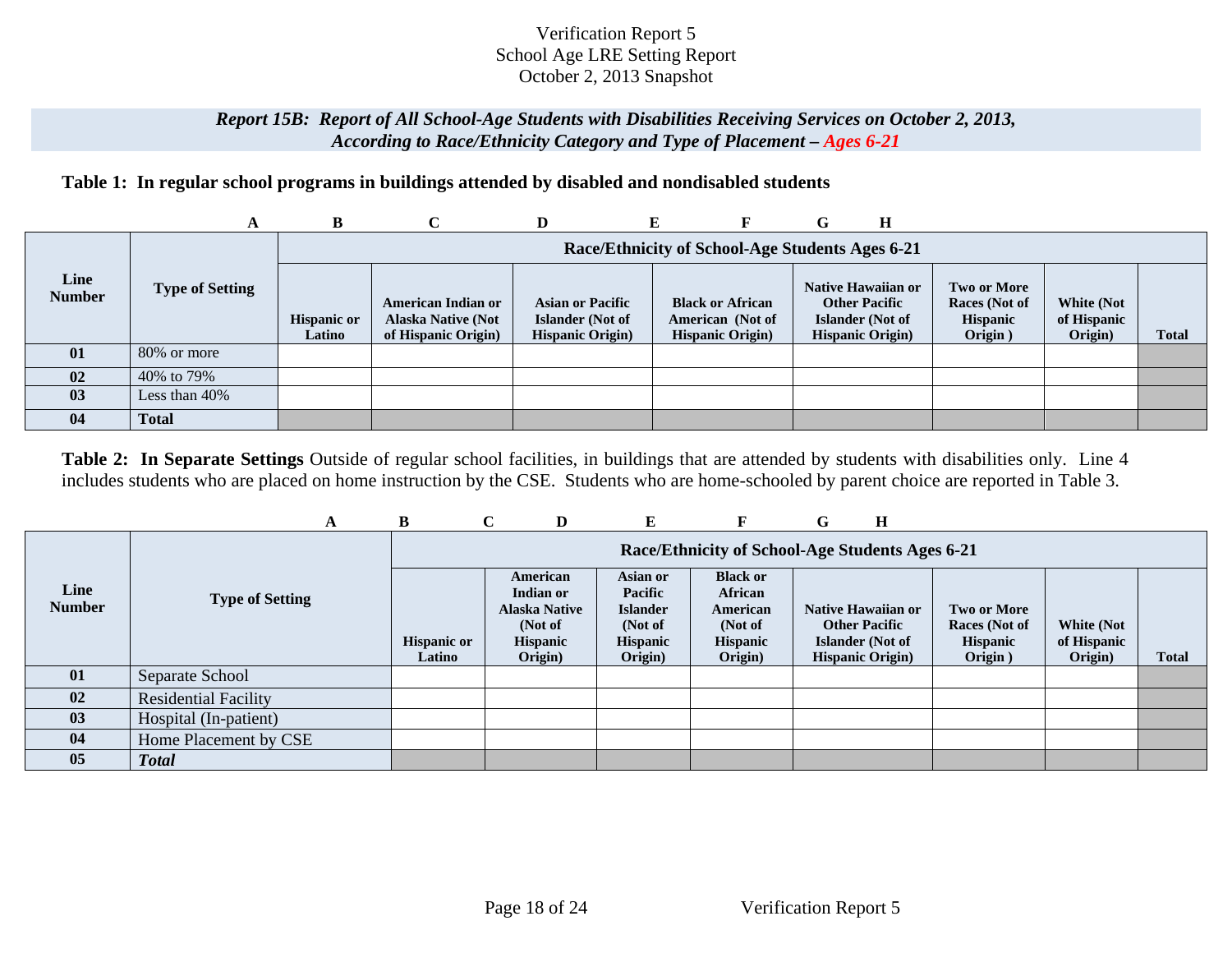**Table 3: In Other Specific Settings.** School districts do not place students in these settings. Instead, students are in these settings because of court decisions or parental choice.

|                       |                                                                                             | A                               | B                                                                                      | C                                                                              | D                                                                      | E                                                                                      | F                                                                 | G                                              | H            |
|-----------------------|---------------------------------------------------------------------------------------------|---------------------------------|----------------------------------------------------------------------------------------|--------------------------------------------------------------------------------|------------------------------------------------------------------------|----------------------------------------------------------------------------------------|-------------------------------------------------------------------|------------------------------------------------|--------------|
|                       |                                                                                             |                                 |                                                                                        |                                                                                |                                                                        | Race/Ethnicity of School-Age Students Ages 6-21                                        |                                                                   |                                                |              |
| Line<br><b>Number</b> | <b>Type of Setting</b>                                                                      | <b>Hispanic</b><br>or<br>Latino | American<br>Indian or<br><b>Alaska Native</b><br>(Not of<br><b>Hispanic</b><br>Origin) | <b>Asian or Pacific</b><br><b>Islander</b> (Not of<br><b>Hispanic Origin</b> ) | <b>Black or African</b><br>American (Not of<br><b>Hispanic Origin)</b> | <b>Native Hawaiian or</b><br><b>Other Pacific Islander</b><br>(Not of Hispanic Origin) | <b>Two or More</b><br><b>Races</b> (Not of<br>Hispanic<br>Origin) | White<br>(Not of<br><b>Hispanic</b><br>Origin) | <b>Total</b> |
| 01                    | Incarcerated in County<br>Correctional Facilities*                                          |                                 |                                                                                        |                                                                                |                                                                        |                                                                                        |                                                                   |                                                |              |
| 02                    | Home Schooled at Parental Choice                                                            |                                 |                                                                                        |                                                                                |                                                                        |                                                                                        |                                                                   |                                                |              |
| 03                    | Parentally Placed in Nonpublic<br>School-Receiving Special<br>Education                     |                                 |                                                                                        |                                                                                |                                                                        |                                                                                        |                                                                   |                                                |              |
| 04                    | Parentally Placed in Nonpublic<br>School-Not Receiving Special<br><b>Education Services</b> |                                 |                                                                                        |                                                                                |                                                                        |                                                                                        |                                                                   |                                                |              |
| 05                    | <b>Total</b>                                                                                |                                 |                                                                                        |                                                                                |                                                                        |                                                                                        |                                                                   |                                                |              |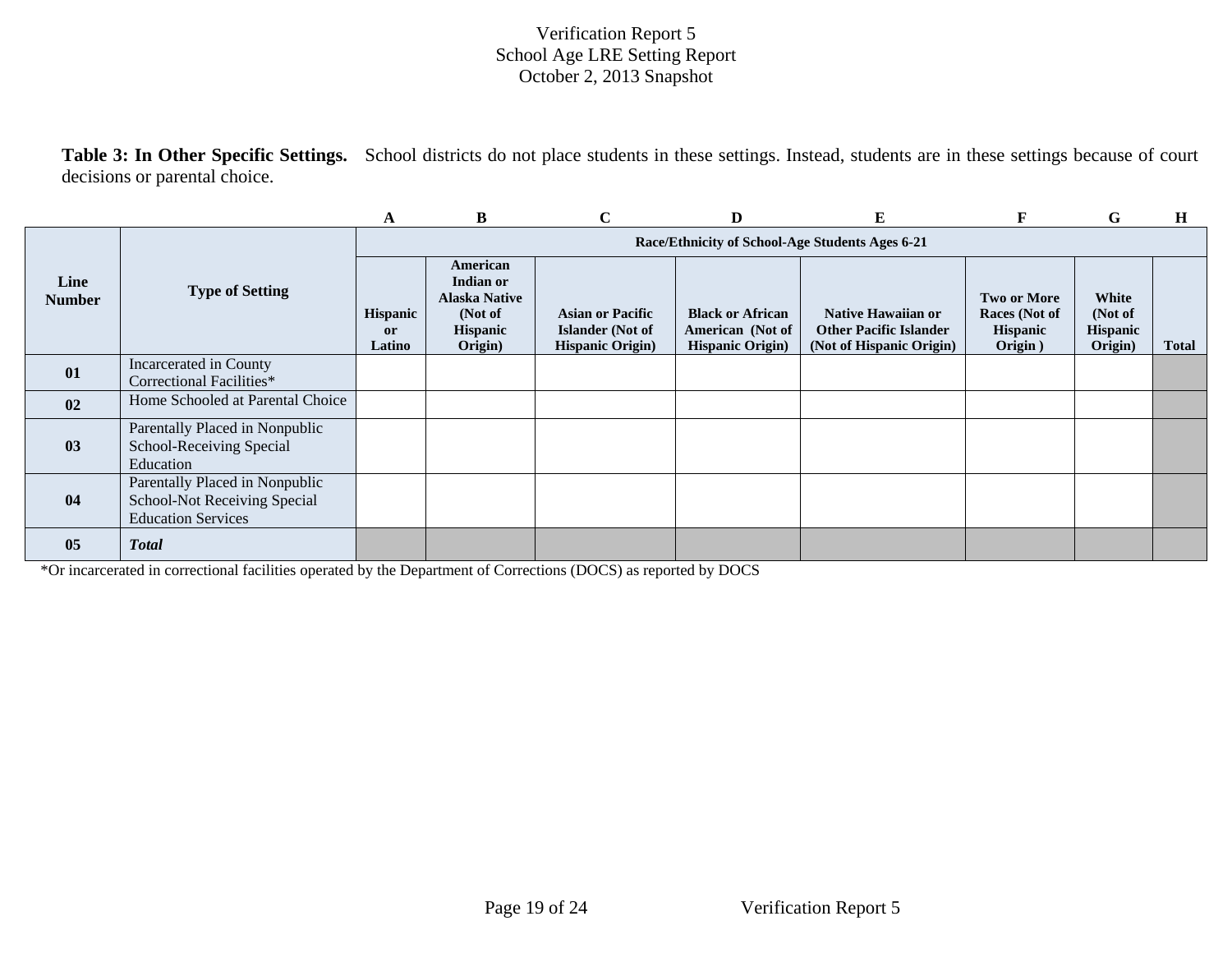## *Report 16A: Report of All School-Age Students with Disabilities Receiving Services on October 2, 2013, According to Gender and Limited English Proficiency (LEP) Status – Ages 4-5*

This report includes all students reported in the 4-5 year old age group in Report 14A by gender and limited English proficient status. The Totals (Columns C and F) for each Line in this Report match the Total Column on each Line of Report 14A.

|               |                                                                                                                                                                                                                                                 | A                          | $\bf{B}$ | $\mathbf C$  | D                                                                      | ${\bf E}$      | $\mathbf F$  |
|---------------|-------------------------------------------------------------------------------------------------------------------------------------------------------------------------------------------------------------------------------------------------|----------------------------|----------|--------------|------------------------------------------------------------------------|----------------|--------------|
| Line          | <b>Time INSIDE Regular Classroom</b>                                                                                                                                                                                                            | <b>Gender for Ages 4-5</b> |          |              | <b>Limited English Proficiency (LEP)</b><br><b>Status for Ages 4-5</b> |                |              |
| <b>Number</b> |                                                                                                                                                                                                                                                 | <b>Male</b>                | Female   | <b>Total</b> | Yes                                                                    | N <sub>0</sub> | <b>Total</b> |
| 01            | Parentally placed in a nonpublic<br>elementary school and receiving majority<br>of hours of special education and related<br>services in the regular classroom.                                                                                 |                            |          |              |                                                                        |                |              |
| 02            | Parentally placed in a nonpublic<br>elementary school and receiving majority<br>of hours of special education and related<br>services in some other location.                                                                                   |                            |          |              |                                                                        |                |              |
| 03            | Parentally placed in a nonpublic<br>elementary school and NOT receiving<br>publicly funded special education and<br>related services                                                                                                            |                            |          |              |                                                                        |                |              |
| 04            | Attending a kindergarten, $1st$ grade or other<br>regular early childhood program for 10 or<br>more hours a week and receiving the<br>majority of hours of special education and<br>related services in the regular early<br>childhood program. |                            |          |              |                                                                        |                |              |
| 05            | Attending a kindergarten, 1 <sup>st</sup> grade or other<br>regular early childhood program for 10 or<br>more hours a week and receiving the<br>majority of hours of special education and<br>related services in some other location.          |                            |          |              |                                                                        |                |              |
| 06            | Attending a kindergarten, $1st$ grade or other<br>regular early childhood program for less<br>than 10 hours a week and receiving the<br>majority of hours of special education and<br>related in the regular early childhood<br>program.        |                            |          |              |                                                                        |                |              |
| 07            | Attending a kindergarten, 1 <sup>st</sup> grade or other<br>regular early childhood program for less<br>than 10 hours a week and receiving the<br>majority of hours of special education and<br>related services in some other location         |                            |          |              |                                                                        |                |              |
| 08            | Separate Class                                                                                                                                                                                                                                  |                            |          |              |                                                                        |                |              |
| 09            | Separate School                                                                                                                                                                                                                                 |                            |          |              |                                                                        |                |              |
| 10            | <b>Residential Facility</b>                                                                                                                                                                                                                     |                            |          |              |                                                                        |                |              |
| 11            | Home                                                                                                                                                                                                                                            |                            |          |              |                                                                        |                |              |
| 12            | Service Provider Location or some other<br>location that is not in any other code                                                                                                                                                               |                            |          |              |                                                                        |                |              |
| 13            | Total                                                                                                                                                                                                                                           |                            |          |              |                                                                        |                |              |